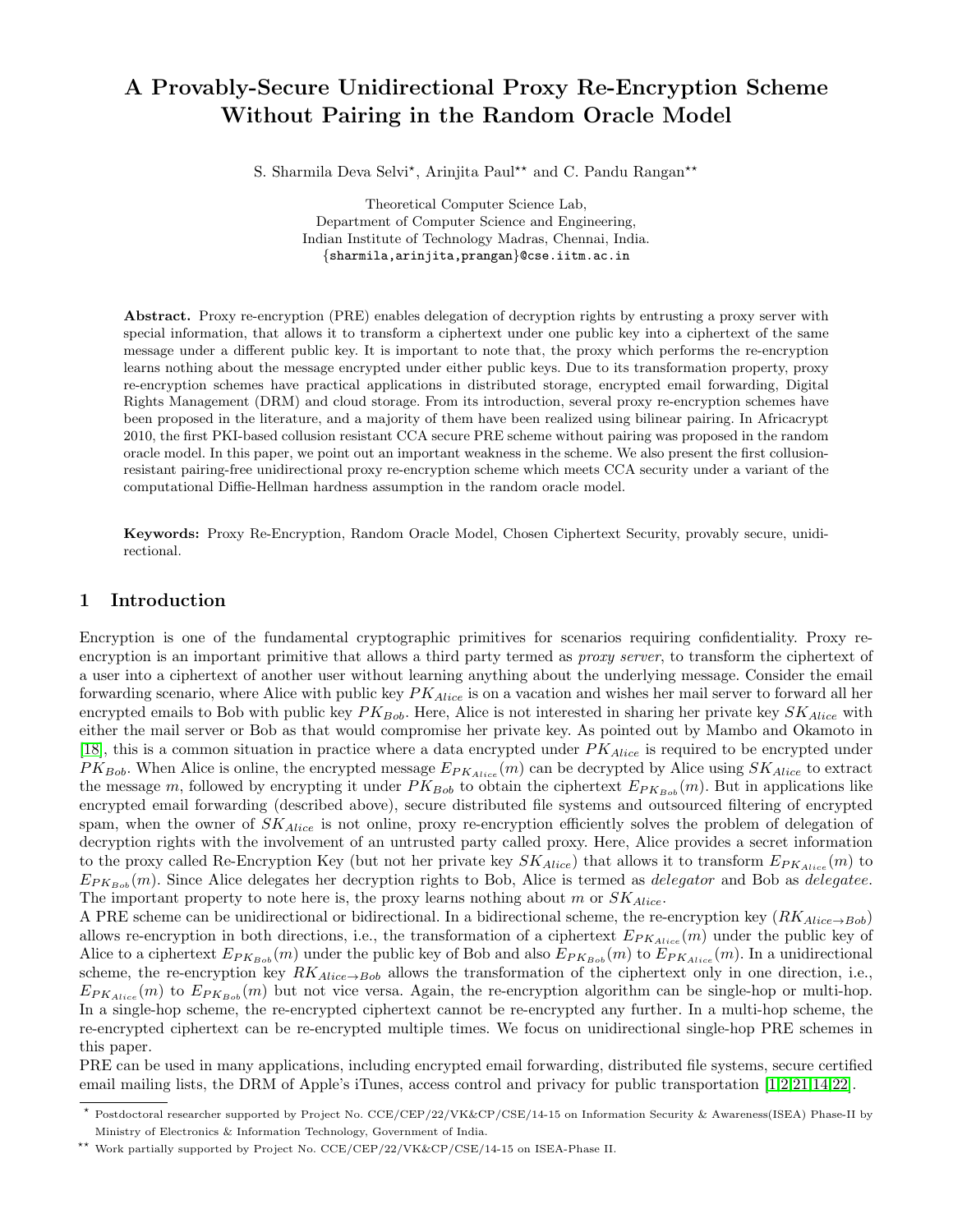In 1998, Blaze, Bleumer and Strauss [\[5\]](#page-20-4) proposed the first Elgamal-based bidirectional proxy re-encryption scheme. However, their scheme is *transitive* and not *collusion resistant*. In a transitive PRE scheme, given the re-encryption keys  $RK_{Alice\to Bob}$  and  $RK_{Bob\to Carol}$ , the proxy can compute  $RK_{Alice\to Carol}$ . Also, collusion resistance is an important property of PRE, which prevents a colluding proxy and the delegatees to extract the delegator's private key. Besides, bidirectionality may not be always desirable. Dodis and Ivan [\[15\]](#page-20-5) proposed a CCA security model for PRE and designed the first unidirectional PRE scheme. However, in their protocol, the decryption key of the delegatee Bob requires a part of the the private key of the delegator Alice.

In 2005, Ateniese *et al.* [\[1,](#page-20-1)[2\]](#page-20-2) gave the first construction of a unidirectional PRE scheme based on bilinear maps. Their scheme is non-transitive and collusion resistant. But, their scheme only offers chosen plaintext security which is insufficient for many practical applications.

In 2007, Canetti and Hohenberger [\[6\]](#page-20-6) proposed the security notion of PRE satisfying chosen-ciphertext attack and presented a bidirectional CCA secure PRE scheme using bilinear pairing satisfying the same in the standard model. In 2008, Libert and Vergnaud [\[17\]](#page-20-7) presented a single-hop unidirectional PRE scheme in the standard model using pairing. Their scheme is secure against replayable chosen-ciphertext attack (RCCA). RCCA security is a weaker variant of the CCA security in the sense that a harmless mauling of the challenge ciphertext is tolerated. Green and Ateniese [\[13\]](#page-20-8) also proposed a pairing based CCA-secure PRE scheme for ID-based cryptosystems.

Note that, despite recent advances in implementation techniques, bilinear pairing takes more than twice the time taken by modular exponentiation computation [\[4\]](#page-20-9) and is an expensive operation. Weng *et al.* [\[10\]](#page-20-10) proposed a CCA secure pairing-free bidirectional PRE scheme, but their scheme is not collusion resilient [\[23\]](#page-21-2). Subsequently, Shao and Cao [\[20\]](#page-20-11) proposed a unidirectional PRE scheme without pairing, which was later shown to be vulnerable to CCA attack by Chow et al. [\[8\]](#page-20-12). In Africacrypt 2010, Chow et al. [8] proposed a CCA secure PRE scheme that does not use bilinear pairing. Their scheme is unidirectional and resists collusion attack. This is the only scheme that offers these properties without pairing. However, in this work, we expose a critical weakness in the security proof of the scheme.

## 2 Our Contributions

Although several PRE schemes have been proposed in the literature, a majority of the schemes relies on costly bilinear pairing operations. As stated by Chow et al. [\[8\]](#page-20-12), removing pairing operations from PRE constructions is one of the open problems left by [\[6\]](#page-20-6). Weng et al. [\[10\]](#page-20-10) proposed the first CCA secure pairing-free PRE scheme, which was however shown to be vulnerable to *collusion attack* [\[23\]](#page-21-2). Note that collusion resistance is an important property in the PRE setting, which prevents a colluding proxy and malicious delegatees from recovering the private key of the delegator. Collusion resistance, also termed as delegator secret security is a desirable property in many practical scenarios such as secure cloud services. In 2010, Chow et  $al.8$  proposed the first construction of a collusion-resistant CCA secure pairing-free PRE scheme. However, in our work, we point out a major weakness in the security proof of the scheme by Chow et al., which clearly shows that the scheme is not provably secure. Further, we justify that a trivial fix to the scheme is not possible. We also provide the first construction of a CCA-secure collusion-resistant pairing-free unidirectional singlehop proxy re-encryption scheme under the Computational Diffie-Hellman(CDH) and the Divisible Computational Diffie-Hellman(DCDH) hardness assumptions in the random oracle model. To the best of our knowledge, ours is the first construction of pairing-free PRE that affirmatively satisfies the collusion-resistance property.

# 3 Definition and Security Model

We provide the definitions and security notions of unidirectional proxy re-encryption systems in this section.

## 3.1 A Generic Model for Single-hop Unidirectional Proxy Re-Encryption Scheme

A single-hop unidirectional PRE scheme consists of the following algorithms described below:

- $-$  Setup( $\lambda$ ): The setup algorithm is run with the security parameter  $\lambda$  as input, and it returns the public parameters PARAMS.
- **KeyGen**( $U_i$ , PARAMS): The key generation algorithm takes the user information  $U_i$  and public parameters PARAMS as inputs, and returns the private key  $SK_i$  and its corresponding public key  $PK_i$  for a user  $U_i$ .
- $\mathbf{ReKeyGen}(SK_i, PK_i, PK_j, PARAMS)$ : The re-encryption key (re-key) generation algorithm takes the private key  $SK_i$  and public key  $PK_i$  of the delegator, the public key of the delegatee  $PK_i$  and the public parameters PARAMS as inputs and returns the re-encryption key  $RK_{i\rightarrow j}$ . This algorithm is run by the user  $U_i$ .
- $-$  Encrypt $(m, PK_i, PARAMS)$ : The encryption algorithm takes a message  $m \in \mathcal{M}$ , public key  $PK_i$  of the receiver and the public parameters  $PARAMS$  as inputs, and returns the ciphertext  $\sigma_i$ , which is an encryption of m under  $PK_i$ . The generated ciphertext  $\sigma_i$  is termed *original ciphertext*, which can be further re-encrypted.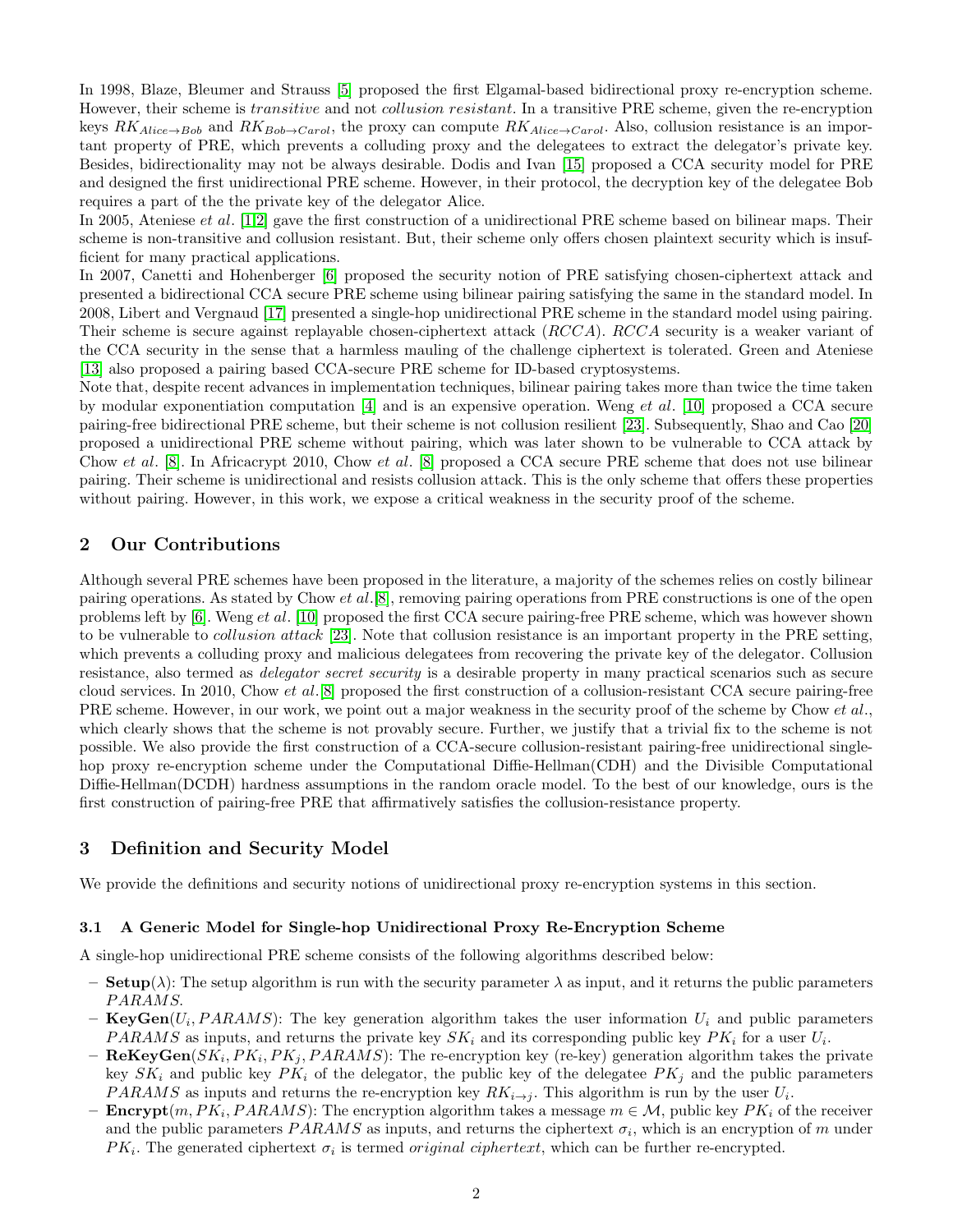- **ReEncrypt** $(\sigma_i, PK_i, PK_j, RK_{i\to j}, PARAMS)$ : The re-encryption algorithm takes a ciphertext  $\sigma_i$  (encryption of a message  $m \in \mathcal{M}$  under  $PK_i$ ), the public key of delegator  $PK_i$ , the public key of the delegatee  $PK_j$ , the reencryption key  $RK_{i\rightarrow j}$  and the public parameters  $PARAMS$  as inputs, and returns the re-encrypted ciphertext  $\hat{\sigma}_j$  which is an encryption of m under  $PK_j$ . This algorithm is run by the proxy who does not learn anything about the message m. The re-encrypted ciphertext  $\hat{\sigma}_j$  is termed transformed ciphertext.
- $-$  Encrypt<sub>1</sub> $(m, PK_i, PARAMS)$ : The encryption algorithm takes a message  $m \in \mathcal{M}$ , public key  $PK_i$  of the receiver and the public parameters  $PARAMS$  as inputs, and returns a non-transformable ciphertext  $\hat{\sigma}_i$ , which is an encryption of m under  $PK_i$ . The generated ciphertext  $\hat{\sigma}_i$  is termed non-transformable since it cannot be further re-encrypted.
- $-$  Decrypt $(\sigma_i, PK_i, SK_i, PARAMS)$ : The decryption algorithm takes the ciphertext  $\sigma_i$  (original,transformed or non-transformable) which is an encryption of a message  $m \in \mathcal{M}$  under  $PK_i$ , the public key  $PK_i$ , the private key  $SK_i$  and the public parameters  $PARAMS$  as inputs. It returns the message  $m \in \mathcal{M}$  if  $\sigma_i$  is a valid encryption of m under  $PK_i$ , or the error symbol  $\perp$  otherwise.

## 3.2 Security Model

We adopt the game based definitions of ciphertext security of a single-hop unidirectional PRE scheme from the security model of Chow et al. [\[8\]](#page-20-12). The security of a unidirectional PRE scheme is modelled in the form of a security game between two entities : the challenger C and the adversary A. C simulates an environment running PRE for A, who can adaptively query the oracles (to be listed later) which  $C$  answers. Our security model is based on the Knowledge of Secret Key (KOSK) model [\[6,](#page-20-6)[16\]](#page-20-13). The challenger computes and provides the public keys of the honest users (HU) and the public/private key pairs of the corrupt users  $(CU)$  beforehand and the adversary cannot determine which parties are to be compromised adaptively. C executes the key generation algorithm  $n_h$  times and  $n_c$  times to generate the public/private key pairs of the honest and corrupt users respectively. Due to the presence of three types of ciphertexts: original, transformed and non-transformable ciphertexts, it is essential to prove the security for all the three types. Hence, we consider separate security models for the original, transformed and non-transformable ciphertexts in our scheme.

**Original ciphertext security** The original ciphertext security model involves an adversary  $A$  challenged with an original ciphertext under the target public key  $PK_T$ . The security of the scheme is shown by a game between an adversary  $A$  and the challenger  $C$  as demonstrated below:

- **Phase I:** C takes the security parameter  $\lambda$  as input, runs the algorithm  $Setup(\lambda)$  and gives the resulting system parameters PARAMS to A. C runs the KeyGen algorithm and provides the public keys of the honest users and the public/private key pairs of the corrupt users to  $A$ . Additionally,  $A$  can adaptively query the following oracles provided by C.
	- $\mathcal{O}_{ReKeyGen}(PK_i, PK_j)$ : C runs the algorithm  $\mathbf{ReKeyGen}(SK_i, PK_i, PK_j, PARAMS)$  and returns the reencryption key  $RK_{i\rightarrow j}$  to A.
	- $\mathcal{O}_{Re\,Encryption}( \sigma_i, PK_i, PK_j)$ : C runs the algorithm  $\mathbf{Re\,Encryption}(\sigma_i, PK_i, PK_j, ReKeyGen(SK_i, PK_i, PK_j,$  $PARAMS$ ,  $PARAMS$ ) and returns the re-encrypted ciphertext  $\hat{\sigma_i}$  to A.
	- $\mathcal{O}_{Decrypt}(\sigma_i, PK_i)$  or  $\mathcal{O}_{Decrypt}(\hat{\sigma_i}, PK_i)$ : C runs the algorithm  $\mathbf{Decrypt}(\sigma_i, PK_i, SK_i, PARAMS)$  and returns the result to A. Here,  $\mathcal{O}_{Decrypt}(\sigma_i, PK_i)$  is a query to decrypt the original ciphertexts and  $\mathcal{O}_{Decrypt}(\hat{\sigma_i}, PK_i)$ to decrypt the transformed/non-transformable ciphertexts.
- Challenge Phase: After taking sufficient training, A provides a target public key  $PK_T$  (T  $\in HU$ ), and two messages  $m_0, m_1 \in \mathcal{M}$  of equal length. C flips a random coin  $\delta \in \{0, 1\}$ , sets the challenge ciphertext to be  $\sigma_T = \text{Encrypt}(m_\delta, PK_T, PARAMS)$  and provides  $\sigma_T$  as the challenge ciphertext to A.
- <span id="page-2-0"></span>– Phase II: A adaptively issues queries to the oracles simulated by C and C responds as in Phase I. However, A is restricted from placing the following queries to C, which trivially lets A decrypt the challenge ciphertext  $\sigma_T$ :
	- $\mathcal{O}_{ReKeyGen}(PK_T, PK_j)$  is allowed only if  $PK_j \in HU$ .
	- A cannot issue a re-encryption query  $\mathcal{O}_{Re\text{Encrypt}}(\sigma_i, PK_i, PK_j)$  where  $PK_j \in CU$ , if  $(\sigma_i, PK_i)$  is a challenge derivative (See Definition [1\)](#page-2-0) of  $(\sigma_T, PK_T)$ .
	- A cannot issue a decryption query  $\mathcal{O}_{Decrypt}(\sigma_i, PK_i)$  if  $(\sigma_i, PK_i)$  is a *challenge derivative* of  $(\sigma_T, PK_T)$ .
	- A cannot issue a corrupted key generation query on user  $U_T$  to obtain the target private key  $SK_T$ .
	- A cannot issue decryption queries on  $\sigma_T$  under  $PK_T$ .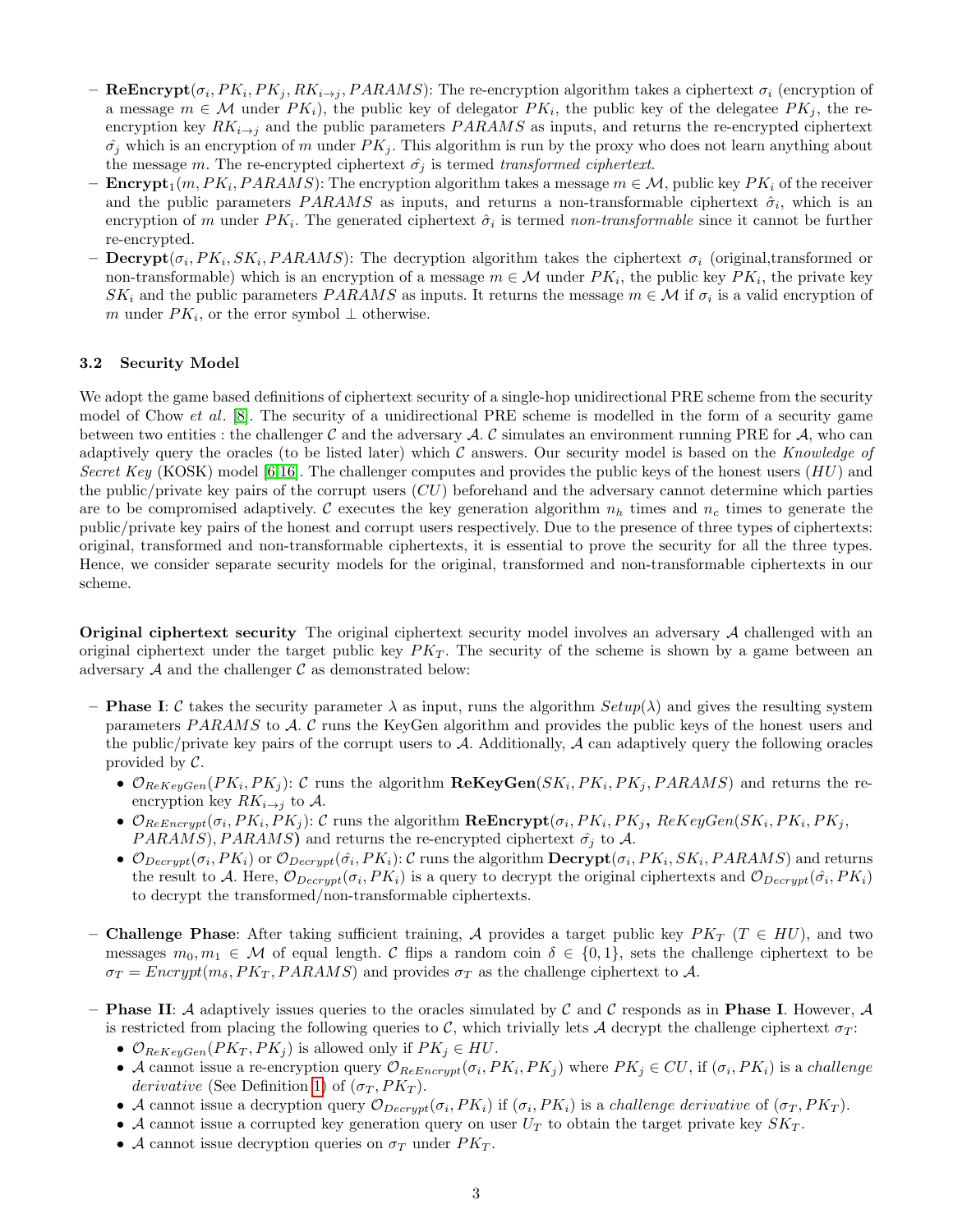**Definition 1.** (Challenge Derivative for Chosen-Ciphertext Security). A challenge derivative  $(\sigma_i, PK_i)$ in the CCA setting is defined below. The definition is adopted from  $[8]$ :

- Reflexitivity:  $(\sigma_i, PK_i)$  is a challenge derivative of itself.
- Derivative by re-encryption:  $(\hat{\sigma}_j, PK_j)$  is a challenge derivative of  $(\sigma_i, PK_i)$  if  $\hat{\sigma}_j \leftarrow \mathcal{O}_{ReEncrypt}$  $(\sigma_i, PK_i, PK_j).$
- Derivative by re-encryption key:  $(\hat{\sigma}_j, PK_j)$  is a challenge derivative of  $(\sigma_i, PK_i)$  if  $RK_{i\rightarrow j}$   $\leftarrow$  $\mathcal{O}_{ReKeyGen}(PK_i, PK_j)$  and  $\hat{\sigma_j} = Re\text{-}Energy(\sigma_i, PK_i, PK_j, RK_{i\rightarrow j},PARAMS).$
- **Guess:** Finally, A outputs a guess  $\delta' \in \{0, 1\}$  and wins the game if  $\delta' = \delta$ .

Transformed ciphertext security In a single-hop PRE scheme, it is essential to also prove the security for the transformed ciphertext as the ciphertexts cannot be further re-encrypted in a single-hop environment. The adversary A is challenged with a transformed ciphertext, and does not have access to its corresponding original ciphertext. A is challenged with a ciphertext  $\hat{\sigma}_T$  (re-encryption of  $\sigma_{i'}$  under the public key  $PK_{i'}$  to  $\hat{\sigma}_T$  under  $PK_T$ ) re-encrypted using the re-key  $RK_{i' \to T}$ . The security for the transformed ciphertext remains unaffected by the fact whether  $U_{i'}$  is a corrupt user or not. The security of the scheme is shown by a game between an adversary  $A$  and the challenger  $C$  and is demonstrated below:

- **Phase I:** C takes the security parameter  $\lambda$  as input and runs the algorithm  $Setup(\lambda)$  and gives the resulting system parameters  $PARAMS$  to  $A$ .  $C$  runs the KeyGen algorithm and provides the public keys of the honest users and the public/private key pairs of the corrupt users to  $A$ . Additionally,  $A$  can adaptively query the re-key generation oracle  $\mathcal{O}_{ReKeyGen}(PK_i, PK_j)$ , re-encryption oracle  $\mathcal{O}_{ReEncrypt}(\sigma_i, PK_i, PK_j)$  and decryption oracles  $\mathcal{O}_{Decrypt}(\sigma_i, PK_i)$  provided by C.
- Challenge Phase: After taking sufficient training, A provides the delegator's public key  $PK_{i'}$ , the delegatee's (target) public key  $PK_T$  ( $T \in HU$ ), and two messages  $m_0, m_1 \in M$  of equal length. C flips a random coin  $\delta \in \{0, 1\}$ and sets the challenge ciphertext to be  $\hat{\sigma_T} = ReEncrypt(m_\delta, PK'_i, PK_T, RK_{i' \to T}, PARAMS)$  and provides  $\hat{\sigma_T}$  as challenge ciphertext to A.
- Phase II: A adaptively issues queries and C responds as in Phase I. However, the adversary A is subjected to the following restrictions during this phase :
	- 1. If  $PK'_{i} \in CU$ , A cannot query  $RK_{i' \to T}$ .
	- 2. If A has already obtained  $RK_{i' \to T}$  where  $PK_i' \in CU$ ,  $PK_i'$  cannot be the delegator in the challenge phase.
	- 3. A cannot issue a corrupted key generation query on user  $U_T$  to obtain the target private key  $SK_T$ .
	- 4. A cannot issue decryption queries on  $\hat{\sigma}_T$  under  $PK_T$ .
- **Guess:** Finally, A outputs a guess  $\delta' \in \{0, 1\}$  and wins the game if  $\delta' = \delta$ .

Nontransformable Ciphertext Security Non-transformable ciphertexts are the encryptions of very sensitive information that should not be further encrypted. The  $Energy_1$  algorithm produces non-transformable ciphertexts  $\hat{\sigma}_i$ , indistinguishable from re-encrypted ciphertexts generated by the  $ReEncypt$  algorithm. The security of the scheme is shown by a game between an adversary  $A$  and the challenger  $C$  and is demonstrated below:

- Phase I: C runs the algorithm  $Setup(\lambda)$  and gives the system parameters PARAMS to A. C runs the KeyGen algorithm and provides the public keys of the honest users and the public/private key pairs of the corrupt users to A. Additionally, A can adaptively query the re-key generation oracle  $\mathcal{O}_{ReKeyGen}(PK_i, PK_j)$  and decryption oracles  $\mathcal{O}_{Decrypt}(\sigma_i, PK_i)$  provided by C.
- Challenge Phase: After taking sufficient training, A provides the target public key  $PK_T$  ( $T \in HU$ ) and two messages  $m_0, m_1 \in \mathcal{M}$  of equal length. C flips a random coin  $\delta \in \{0, 1\}$ , and sets the challenge ciphertext to be  $\hat{\sigma}_T = \text{Encrypt}_1(m_\delta, PK_T, PARAMS)$  and provides  $\hat{\sigma}_T$  as challenge ciphertext to A.
- Phase II: A adaptively issues queries and C responds as in Phase I. However, the adversary A is subjected to the following restrictions during this phase :
	- 1. A cannot issue a corrupted key generation query on user  $U_T$  to obtain the target private key  $SK_T$ .
	- 2. A cannot issue decryption queries on  $\hat{\sigma}_T$  under  $PK_T$ .
- Guess: Finally, A outputs a guess  $\delta' \in \{0,1\}$  and wins the game if  $\delta' = \delta$ .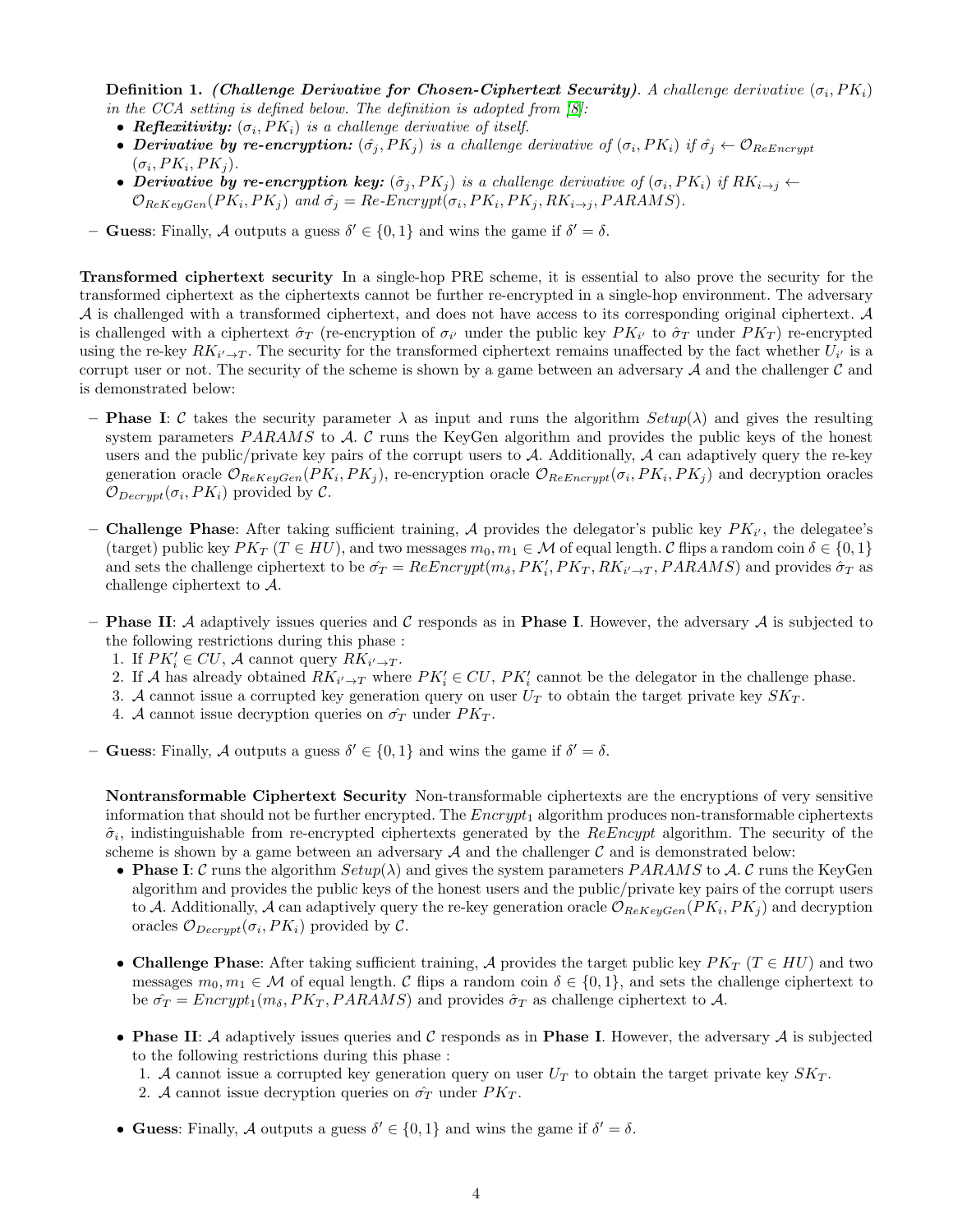We refer to the above adversary A against all the three types of ciphertexts as  $IND-PRE-CCA$  adversary. A's advantage in attacking the PRE scheme is defined as :

$$
Adv_{PRE,A}^{IND-PRE-CCA} = |2Pr[\delta' - \delta] - 1|,
$$

where, the probability is over the random coin tosses performed by C and A. Given a t-time  $IND-PRE-CCA$ adversary A who makes at most  $q_{RK}$  re-encryption key generation queries,  $q_{RE}$  re-encryption queries and  $q_d$ decryption queries, a single-hop unidirectional PRE scheme is defined as  $(t, \epsilon)$ -IND-PRE-CCA secure if the advantage of A is  $Adv_{PRE,A}^{IND-PRE-CCA} \leq \epsilon$ .

#### Delegator Secret Security

Delegator secret security or collusion-resistance prevents a colluding dishonest proxy and delegatees to derive the delegator's private key in full [\[8\]](#page-20-12). This attack is also captured by the transformed/non-transformable ciphertext security, since the challenger provides the adversary with all the re-encryption keys, which makes decryption of ciphertexts encrypted under the delegator's public key easy when the adversary can derive the delegator's private key completely. We adopt the delegator secret security model from the definition in Chow *et al.*[\[7\]](#page-20-14). The security is defined by the following game between the challenger  $\mathcal C$  and the adversary  $\mathcal A$  as demonstrated below:

- Setup: C takes the security parameter  $\lambda$  as input, runs  $Setup(\lambda)$  and gives the resulting system parameters PARAMS to A.
- Queries: A issues the following queries adaptively to  $\mathcal{C}$ :
	- Uncorrupted-Key Generation:  $C$  runs the KeyGen( $U_i$ ,  $PARAMS$ ) algorithm to generate the public/private key pair  $(PK_i, SK_i)$  of user  $U_i$  and returns  $PK_i$  to  $\mathcal{A}$ .
	- Corrupted-Key Generation: C runs the KeyGen( $U_i$ ,  $PARAMS$ ) algorithm to generate the public/private key pair  $(PK_i, SK_i)$  of user  $U_i$  and returns  $(PK_i, SK_i)$  to A.
	- Re-encryption Key Generation  $(PK_i, PK_j)$ : C generates the public/private key pairs(corrupted or uncorrupted) of users  $U_i$  and  $U_j$  and runs the  $ReKeyGen(SK_i, PK_i, PK_j, PARAMS)$  algorithm to generate the re-encryption key  $RK_{i\rightarrow j}$  from users  $U_i$  to  $U_j$ .
- $-$  Output: *A* returns  $SK_i^*$  as the private key of public key  $PK_i^*$ . *A* wins the game if  $SK_i^*$  is a valid private key of an uncorrupted user with public key  $PK_i^*$ .

We refer to the above adversary A as the DSK adversary. The advantage of A in attacking the delegator secret security of the scheme is defined as:

$$
Adv_{PRE,\mathcal{A}}^{DSK} = Pr[\mathcal{A} \text{ wins}].
$$

where, the probability is over the random coin tosses performed by C and A. Given a t-time DSK adversary A who makes at most  $q_{RK}$  re-encryption key generation queries, a single-hop unidirectional PRE scheme is defined as  $(t, \epsilon)$ -DSK secure if the advantage of A is  $Adv_{PRE,\mathcal{A}}^{DSK} \leq \epsilon$ .

### Complexity Assumptions

We define the complexity assumptions used in the proof of security of our PRE scheme.

**Definition 2. Computational Diffie Hellman Assumption (CDH):** Let  $\mathbb{G}$  be a cyclic multiplicative group of prime order q. The Computational Diffie Hellman problem in  $\mathbb G$  is, given  $(g,g^a,g^b)\in\mathbb G^3$ , compute  $g^{ab}$ , where  $a,b\leftarrow {\mathbb Z}_q^*$ .

**Definition 3.** Divisible Computational Diffie Hellman Assumption (DCDH): Let  $\mathbb{G}$  be a cyclic multiplicative group of prime order q. The Divisible Computational Diffie Hellman problem in  $\mathbb G$  is, given  $(g, g^a, g^b) \in \mathbb G^3$ , compute  $g^{b/a}$ , where  $a, b \leftarrow \mathbb{Z}_q^*$ .

**Definition 4. Discrete Logarithm Assumption (DL):** Let  $\mathbb{G}$  be a cyclic multiplicative group of prime order q. The Discrete Logarithm problem in  $\mathbb G$  is, given  $(g, g^a) \in \mathbb G^2$ , compute a, where  $a \leftarrow \mathbb Z_q^*$ .

## 4 Analysis of a Unidirectional PRE Scheme by Chow et al. [\[8\]](#page-20-12)

We review the scheme due to Chow et al. [\[8\]](#page-20-12) and point out the weakness of the scheme in this section.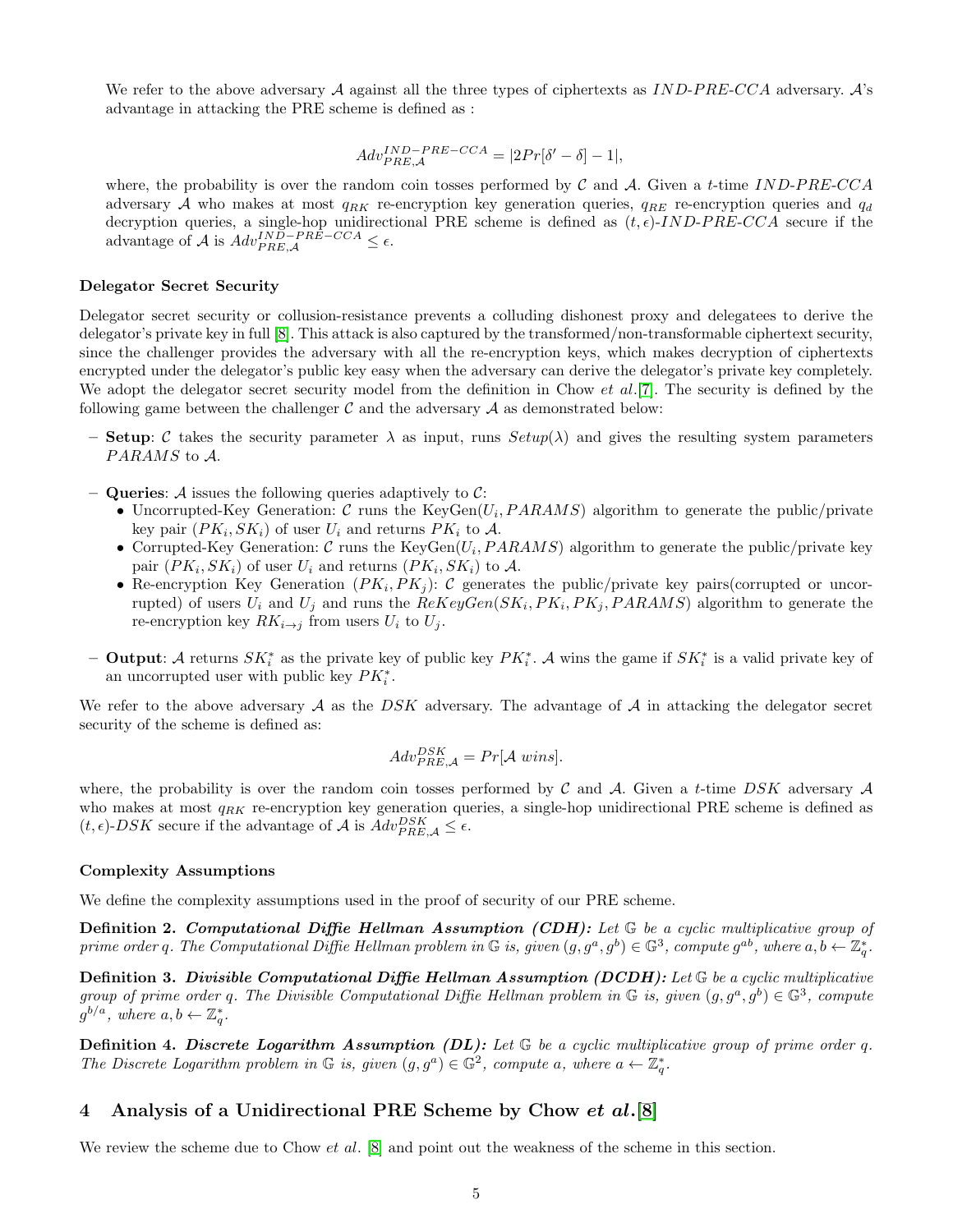#### 4.1 Review of the scheme

– Setup( $\lambda$ ): Choose two primes p and q such that  $q|p-1$  and the security parameter  $\lambda$  defines the bit-length of q. Let  $\mathbb{G}$  be a subgroup of  $\mathbb{Z}_q^*$  with order q and let g be a generator of the group  $\mathbb{G}$ . Choose four hash functions:

$$
H_1: \{0, 1\}^{l_0} \times \{0, 1\}^{l_1} \to \mathbb{Z}_q^*
$$
  
\n
$$
H_2: \mathbb{G} \to \{0, 1\}^{l_0 + l_1},
$$
  
\n
$$
H_3: \{0, 1\}^* \to \mathbb{Z}_q^*,
$$
  
\n
$$
H_4: \mathbb{G} \to \mathbb{Z}_q^*.
$$

,

The hash functions  $H_1, H_2, H_3$  are modelled as random oracles in the security proof reduction. Here  $l_0$  and  $l_1$  are security parameters determined by  $\lambda$ , and the message space M is  $\{0,1\}^{l_0}$ . Return the public parameters  $PARAM = (q, \mathbb{G}, g, H_1, H_2, H_3, H_4, l_0, l_1).$ 

- KeyGen( $U_i$ ,  $PARAMS$ ): To generate the private key  $(SK_i)$  and the corresponding public key  $(PK_i)$  of user  $U_i$ :
	- Pick  $x_{i,1}, x_{i,2} \in_R \mathbb{Z}_q^*$  and set  $SK_i = (x_{i,1}, x_{i,2}).$ • Compute  $PK_i = (\hat{P}K_{i,1}, PK_{i,2}) = (g^{x_{i,1}}, g^{x_{i,2}}).$
- **ReKeyGen**( $SK_i, PK_i, PK_j, PARAMS$ ): On input of the private key of user  $U_i$ :  $SK_i = (x_{i,1}, x_{i,2})$  and public key  $PK_i = (PK_{i,1}, PK_{i,2})$  and user j's public key  $PK_j = (PK_{j,1}, PK_{j,2})$ , generate the re-encryption key  $RK_{i\rightarrow j}$ as shown:
	- Pick  $h \in_R \{0,1\}^{l_0}, \pi \in_R \{0,1\}^{l_1}.$
	- Compute  $v = H_1(h, \pi)$ .
	- Compute  $V = PK_{j,2}^v$  and  $W = H_2(g^v) \oplus (h||\pi)$ .
	- Define  $RK_{i \to j}^{\langle 1 \rangle} = \frac{h}{x_{i,1}H_4(PK_{i,2}) + x_{i,2}}$ .
	- Return  $RK_{i\rightarrow j} = (RK_{i\rightarrow j}^{\langle 1 \rangle}, V, W)$ .
- **Encrypt** $(m, PK_i, PARAMS)$ : To encrypt a message  $m \in M$  under the public key  $PK_i$ :
	- Pick  $u \in_R \mathbb{Z}_q^*$ .
	- Compute  $D = (PK_{i,1}^{H_4(PK_{i,2})}PK_{i,2})^u$ .
	- Pick  $\omega \in_R \{0,1\}^{l_1}$ .
	- Compute  $r = H_1(m, \omega)$ .
	- Compute  $E = (PK_{i,1}^{H_4(PK_{i,2})}PK_{i,2})^r$  and  $F = H_2(g^r) \oplus (m||\omega)$ .
	- Compute  $s = u + r \cdot H_3(D, E, F) \mod q$
	- Output the ciphertext  $\sigma_i = (D, E, F, s)$ .
- **ReEncrypt** $(\sigma_i, PK_i, PK_j, RK_{i\to j}, PARAMS)$ : On input of an original ciphertext  $\sigma_i = (D, E, F, s)$  encrypted under the public key of the delegator  $PK_i = (PK_{i,1}, PK_{i,2})$ , the public key of the delegatee  $PK_j = (PK_{j,1}, PK_{j,2})$ , the re-encryption key  $RK_{i\to j} = (RK_{i\to j}^{(1)}, V, W)$ , re-encrypt  $\sigma_i$  into a ciphertext  $\hat{\sigma_j}$  under  $PK_j$  as follows:
	- Check if the following condition holds to satisfy the well-formedness of ciphertexts:

<span id="page-5-0"></span>
$$
\left(PK_{i,1}^{H_4(PK_{i,2})}PK_{i,2}\right)^s \stackrel{?}{=} D \cdot E^{H_3(D,E,F)}\tag{1}
$$

If it does not hold, return  $\perp$ .

- Else, compute  $\hat{E} = E^{RK_{i \to j}^{(1)}} = g^{rh}$ .
- Output  $\hat{\sigma}_j = (\hat{E}, F, V, W) = (g^{rh}, H_2(g^r) \oplus (m||\omega), PK_{j,2}^v, H_2(g^v) \oplus (h||\pi)).$
- **Encrypt**<sub>1</sub> $(m, PK_i, PARAMS)$ : To generate a non-transformable ciphertext under public key  $PK_i$  of a message  $m \in \mathcal{M}$ :
	- Pick  $h \in_R \{0,1\}^{l_0}$  and  $\pi \in_R \{0,1\}^{l_1}$ .
	- Compute  $v = H_1(h, \pi)$ .
	- Compute  $V = PK_{j,2}^v$  and  $W = H_2(g^v) \oplus (h||\pi)$ .
	- Pick  $\omega \in_R \{0,1\}^{l_1}$  and compute  $r = H_1(m, \omega)$ .
	- Compute  $\hat{E} = (g^r)^h$  and  $F = H_2(g^r) \oplus (m||\omega)$ .
	- Output the non-transformable ciphertext  $\hat{\sigma}_j = (\hat{E}, F, V, W)$ .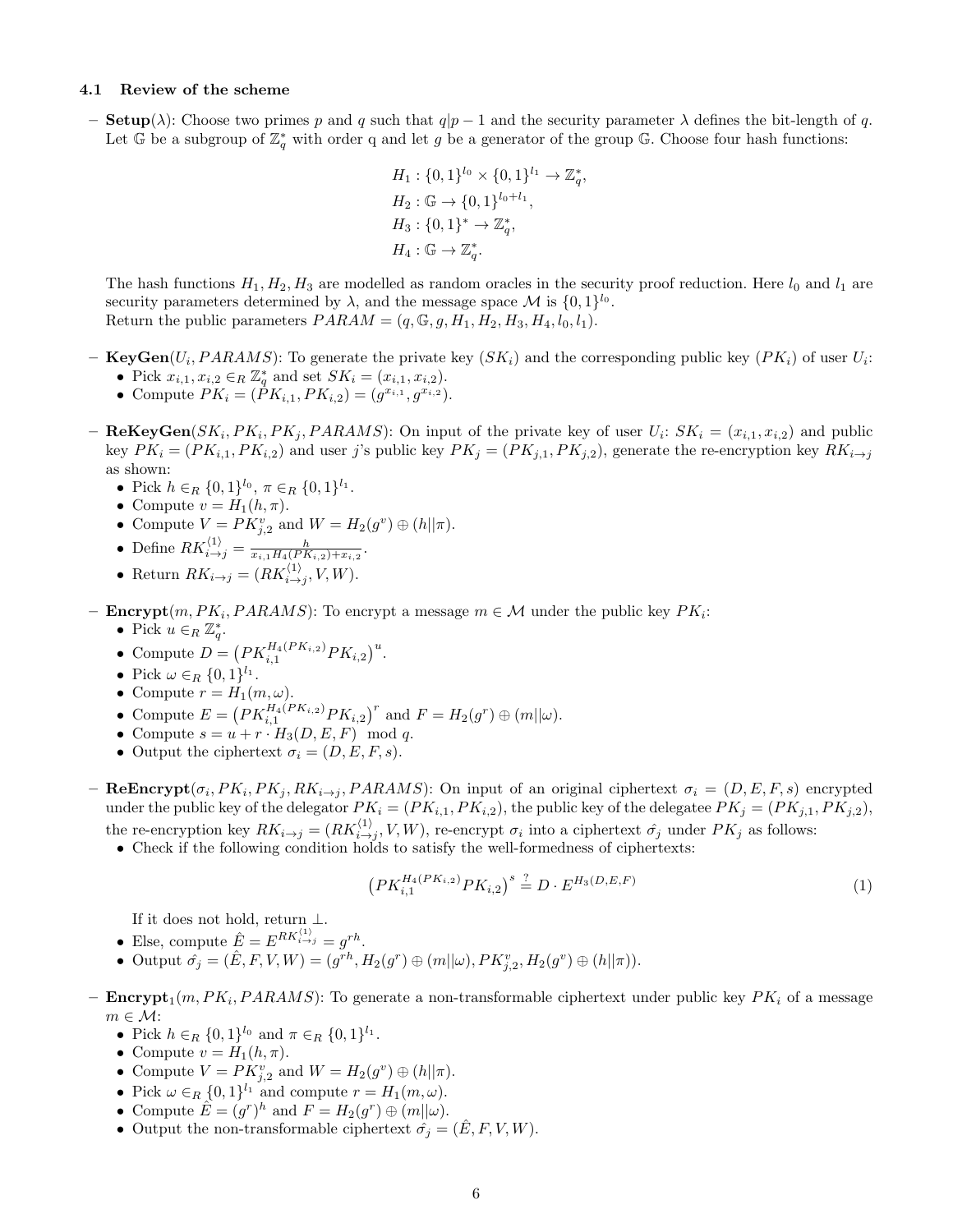- Decrypt $(\sigma_i, PK_i, SK_i, PARAMS)$ : On input of a ciphertext  $\sigma_i$ , public key  $PK_i$  and its corresponding private key  $SK_i = (x_{i,1}, x_{i,2})$ , decrypt according to two cases:
	- Original Ciphertext  $\sigma_i = (D, E, F, s)$ :
		- ∗ If equation [\(1\)](#page-5-0) does not hold, return ⊥.
		- ∗ Otherwise, compute:

<span id="page-6-0"></span>
$$
(m||\omega) = F \oplus H_2(E^{\frac{1}{x_{i,1}H_4(P_{K_{i,2}}) + x_{i,2}}}).
$$
\n(2)

- ∗ Return *m* if  $E \stackrel{?}{=} (PK_{i,1}^{H_4(PK_{i,2})}PK_{i,2})^{H_1(m,\omega)}$  holds; else return ⊥.
- Transformed /Non-transformable Ciphertext  $\hat{\sigma}_i = (\hat{E}, F, V, W)$ :
	- ∗ Compute  $(h||π) = W ⊕ H_2(V^{1/SK_{i,2}})$  and  $(m||ω) = F ⊕ H_2(E^{1/h})$ .
	- ∗ Return *m* if  $V = P K_{i,2}^{H_1(h,\pi)}$  and  $\hat{E} = g^{H_1(m,\omega)\cdot h}$  holds; else return ⊥.

## 4.2 Our Attack

In this section, we point out the weakness of the scheme by Chow *et al.* [\[8\]](#page-20-12). We show that the simulation of the oracles defined in the security proof of the scheme is not consistent with the real algorithm. This allows the adversary to distinguish the simulation run by the challenger from the real system. We demonstrate this flaw by considering the validity of the ciphertexts with respect to the  $ReEncrypt$  and  $Decrypt$  algorithm in the simulation and in the real system. To make it simple, we consider  $PK_T$  as the public key of the target user in the challenge phase and the attack is posed in **Phase-II** after the challenge phase is over. We re-encrypt a ciphertext  $\sigma_T$  under  $PK_T$  into a ciphertext  $\hat{\sigma}_j$ under  $PK_j$  (PK<sub>j</sub> is corrupt) and further decrypt  $\hat{\sigma}_j$ . All the computations hereafter are done using PK<sub>T</sub> and PK<sub>j</sub>. Before we explain the flaw, let us partially review the re-encryption and decryption oracles of the scheme in [\[7\]](#page-20-14) which is relevant to our attack. We note that the re-encryption keys are maintained in a list  $R^{list}$  in the form of tuples  $\langle PK_T, PK_j, (RK_{T\to j}^{(1)}, V, W), h, \tau \rangle$ . In order to respond to the random oracle queries of the adversary, the challenger maintains list  $H_1^{list}$  with tuples  $\langle m, \omega, r \rangle$  such that  $H_1(m, \omega) = r$  and list  $H_2^{list}$  with tuples  $\langle R, \beta \rangle$  such that  $H_2(R) = \beta$ . The description of the re-encryption and decryption oracles are as follows:

– Re-encryption Oracle  $(\mathcal{O}_{RE}(PK_T, PK_i, \sigma_T))$ :

- Parse  $\sigma_T$  to obtain  $(D, E, F, s)$ . Note that  $\sigma_T$  ( $U_T$  is honest) is to be re-encrypted to  $\hat{\sigma}_j$  ( $U_j$  is corrupt).
- Search for tuple  $\langle m, \omega, r \rangle$  in  $H_1^{list}$  such that  $(PK_{T,1}^{H_4(PK_{T,2})} P K_{T,2})^r \stackrel{?}{=} E$ . If no such tuple exists, return  $\perp$ .
- Else, retrieve tuple  $\langle PK_T, PK_j, (*, V, W), h, ' -'\rangle$  in list  $R^{list}$ .
- If found, compute  $\hat{E} = E^{r \cdot h}$ .
- Else, prepare the partial re-encryption key as follows:
	- ∗ Pick  $h \in_R \{0, 1\}^{l_0}, \pi \in_R \{0, 1\}^{l_1}$ . Compute  $v = H_1(h, \pi)$ .
	- ∗ Compute  $V = PK_{j,2}^v$  and  $W = H_2(g^v) ⊕ (h||π)$ .
	- ∗ Update list  $R^{list}$  with tuple  $\langle PK_i, PK_j, (\perp, V, W), h, '−'\rangle$ , define  $\hat{E} = E^{r \cdot h}$ .
- Return  $\hat{\sigma}_j = (\hat{E}, F, V, W)$  to A.

– Decryption Oracle  $(\mathcal{O}_{Dec}(PK_T, \sigma_T))$  or  $(\mathcal{O}_{Dec}(PK_j, \hat{\sigma}_j))$ :

• To decrypt an original ciphertext  $\sigma_T = (D, E, F, s)$  under the public key  $PK_T$  (uncorrupt), search lists  $H_1^{list}$ and  $H_2^{list}$  for tuples  $\langle m, \omega, r \rangle$  and  $\langle R, \beta \rangle$  such that:

<span id="page-6-1"></span>
$$
(PK_{T,1}^{H_4(PK_{i,2})}PK_{T,2})^r \stackrel{?}{=} E, \ \beta \oplus (m||\omega) \stackrel{?}{=} F, \ R \stackrel{?}{=} g^r. \tag{3}
$$

If yes, return m to the adversary. Else, return  $\perp$ .

• To decrypt a transformed ciphertext  $\hat{\sigma}_j = (E, F, V, W)$  under public key  $PK_j$  (corrupt), run algorithm  $Decrypt(\hat{\sigma}_j, PK_j, SK_j, PARAMS)$  and return the result to A.

First, we encrypt a message m under  $PK_T$ . Let us consider two forms of ciphertext  $\sigma_{Real} = \langle D_{Real}, E_{Real}, F_{Real}, s_{Real} \rangle$ and  $\sigma_{Fake} = \langle D_{Fake}, E_{Fake}, F_{Rand}, s_{Fake} \rangle$ .  $\sigma_{Real}$  is the ciphertext obtained from the encryption algorithm **Encrypt** (i.e., encryption of m under  $PK_T$  by executing the **Encrypt** $(m, PK_T, PARAMS)$ ).  $\sigma_{Fake}$  is a cooked-up ciphertext that can pass the verification tests of ReEncrypt algorithm but not the Decrypt algorithm. We list down the steps to construct  $\sigma_{Real}$  and  $\sigma_{Fake}$ .

– Construction of  $\sigma_{Real}$ :  $\sigma_{Real}$  is the encryption of a message m under the public key  $PK_T$  obtained from the real system, i.e.,  $\sigma_{Real} \leftarrow \text{Encryption}, PK_T, PARAMS)$ . The construction of  $\sigma_{Real}$  is as follows: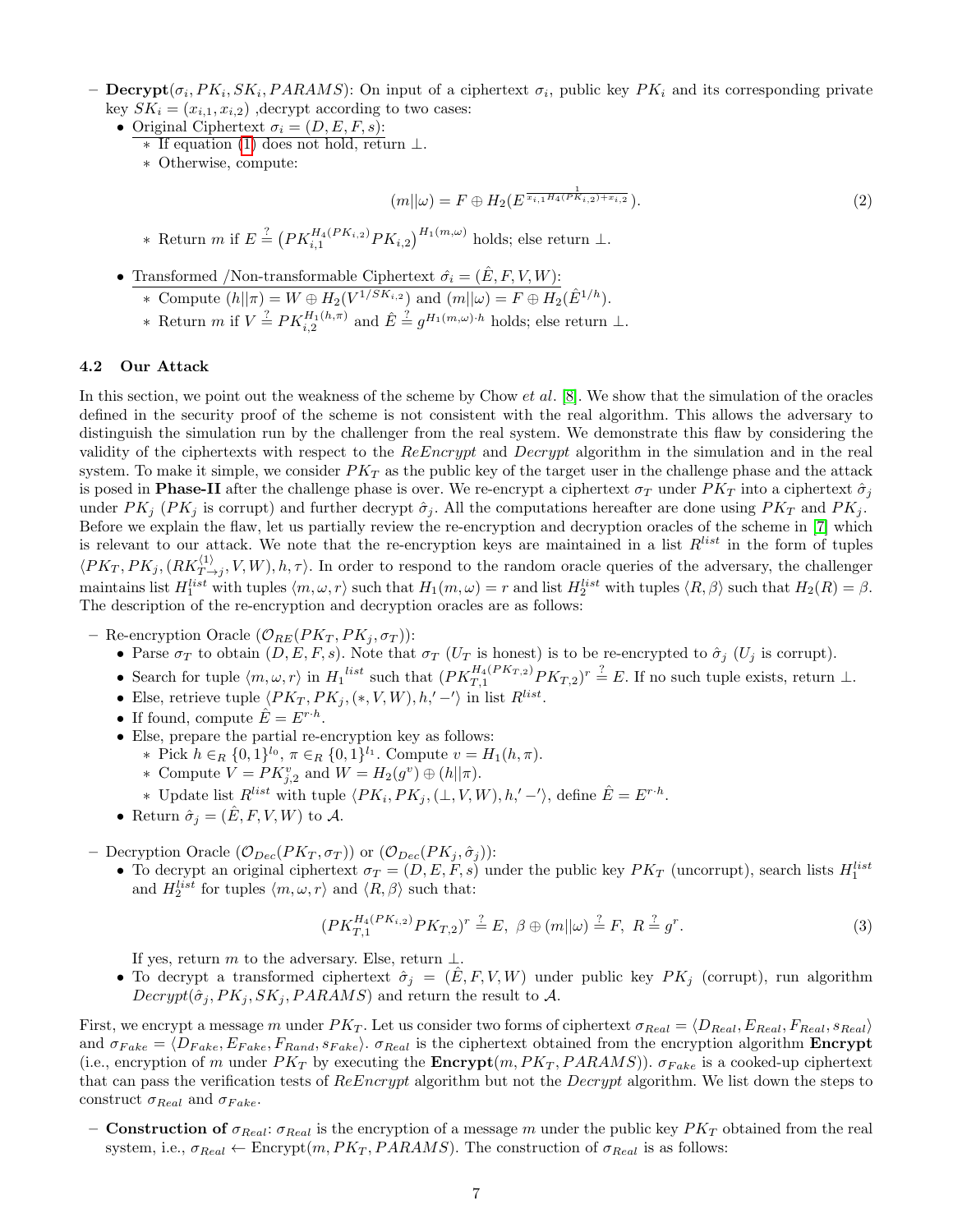- Pick  $u_{Real} \in_R \mathbb{Z}_q^*$ .
- Compute  $D_{Real} = ((PK_{T,1})^{H_4(PK_{T,2})}PK_{T,2})^{u_{Real}}$ .
- Pick  $\omega_{Real} \in_R \{0,1\}^{l_1}$ .
- Compute  $r_{Real} = H_1(m, \omega_{Real})$ .
- Compute  $E_{Real} = ((PK_{T,1})^{H_4(PK_{T,2})}PK_{T,2})^{r_{Real}}$ .
- Compute  $F_{Real} = \hat{H}_2(g^{r_{Real}}) \oplus (m||\omega_{Real}).$
- Compute  $s_{Real} = u_{Real} + r_{Real}H_3(D_{Real}, E_{Real}, F_{Real}) \mod q.$
- Output the ciphertext  $\sigma_{Real} = (D_{Real}, E_{Real}, F_{Real}, s_{Real})$ . It is clear that  $\sigma_{T}$  passes the ciphertext verification test of equation [\(1\)](#page-5-0).
- Construction of  $\sigma_{Fake}$ :  $\sigma_{Fake}$  is a cooked-up ciphertext that clears the verification tests of the ReEncrypt algorithm but fails against the verification of the Decrypt algorithm. We denote the algorithm for the construction of  $\sigma_{Fake}$  as  $\text{Encrypt}_{Fake}(m, PK_T)$ , which is as follows:
	- Pick  $u_{Fake} \in_R \mathbb{Z}_q^*$ .
	- Compute  $D_{Fake} = ((PK_{T,1})^{H_4(PK_{T,2})}PK_{T,2})^{u_{Fake}}$ .
	- Pick  $r_{Rand} \in_R \mathbb{Z}_q^*$ . Here it should be noted that  $r_{Rand}$  does not follow the actual algorithm, instead it is picked at random from  $\mathbb{Z}_q^*$ .
	- Pick  $\omega_{Fake} \in_R \{0,1\}^{l_1}$  and compute  $r_{Fake} = H_1(m, \omega_{Fake})$ . Note that in the **Encrypt** algorithm,  $r_{Fake}$  is the output of  $H_1$  oracle on giving a message and a random string  $(\omega_{Fake})$  of size  $\{0,1\}^{l_1}$  as input.

.

- Compute  $E_{Fake} = \left( \left( PK_{T,1} \right) H_4(PK_{T,2}) P K_{T,2} \right)$ <sup>r Rand</sup>
- Choose  $F_{Rand} \in_R \{0,1\}^{l_0+l_1}$ . In the **Encrypt** algorithm, F is the encryption of the message to be encrypted along with a random string  $\omega_{Fake}$  of length  $\{0,1\}^{l_1}$ . But in the construction of  $\sigma_{Fake}$ , we note that  $F_{Rand}$  is chosen at random.
- Compute  $s_{Fake} = u_{Fake} + r_{Rand}H_3(D_{Fake}, E_{Fake}, F_{Rand}) \mod q.$
- Output the ciphertext  $\sigma_{Fake} = (D_{Fake}, E_{Fake}, F_{Rand}, s_{Fake})$ . It should be noted that the components  $F_{Rand}$ and  $r_{Rand}$  violate the definitions given in the **Encrypt** algorithm. However,  $\sigma_{Fake}$  passes the ciphertext validation test of equation [\(1\)](#page-5-0). In fact:

$$
RHS = D_{Fake} \cdot (E_{Fake})^{H_3(D_{Fake}, E_{Fake}, F_{Rand})}
$$
  
= 
$$
((PK_{T,1})^{H_4(PK_{T,2})}PK_{T,2})^{u_{Fake}} \cdot ((PK_{T,1})^{H_4(PK_{T,2})}PK_{T,2})^{r_{Rand}H_3(D_{Fake}, E_{Fake}, F_{Rand})}
$$
  
= 
$$
((PK_{T,1})^{H_4(PK_{T,2})}PK_{T,2})^{s_{Fake}}
$$
  
= LHS.

The important properties possessed by  $\sigma_{Real}$  and  $\sigma_{Fake}$  are:

- 1. Output of  $\text{Decrypt}(\sigma_{Real}, PK_T, SK_T, PARAMS)$  is m and the output of  $\mathcal{O}_{Decrypt}(PK_T, \sigma_{Real})$  is m. This is because  $\sigma_{Real}$  is a legitimate ciphertext of m produced by *Encrypt* algorithm.
- 2. Output of  $\textbf{Decrypt}(\sigma_{Fake}, PK_T, SK_T, PARAMS)$  is  $\perp$  and the output of the  $\mathcal{O}_{Decrypt}(PK_T, \sigma_{Fake})$  is  $\perp$ . This is because:
	- In Decrypt algorithm: Since  $F_{Rand}$  ∈<sub>R</sub> {0, 1}<sup>*l*<sub>0</sub>+*l*<sub>1</sub></sup>, according to equation [\(2\)](#page-6-0), we obtain  $(m_k||\omega_k)$  ←  $F \oplus$  $H_2(E^{\frac{1}{x_{i,1}H_4(F_{K_{i,2}})+x_{i,2}}})$  where  $(m_k||\omega_k)$  is a junk message which does not satisfy the validity check:  $E \neq$  $(PK_{i,1}^{H_4(PK_{i,2})}PK_{i,2})^{H_1(m_k,\omega_k)}$ . Consequently,  $\perp$  is returned.
	- In  $\mathcal{O}_{Decrypt}$  Simulation: Note that  $r_{Rand}$  is used for the construction of  $\sigma_{Fake}$  and there exists no tuples  $\langle m, \omega_{Fake}, r \rangle \in H_1^{list}$  and  $\langle R, \beta \rangle \in H_2^{list}$  such that condition [\(3\)](#page-6-1) holds. Hence,  $\bot$  is returned.
- 3.  $\sigma_{Real}$  is a valid ciphertext and  $\sigma_{Fake}$  is an invalid ciphertext with respect to both Decrypt algorithm and  $\mathcal{O}_{Decrypt}$ oracle. Therefore, the simulation of the decryption algorithm is perfect.
- 4. Both  $\sigma_{Real}$  and  $\sigma_{Fake}$  are valid ciphertexts corresponding to the **ReEncrypt** algorithm. This is because  $\sigma_{Real}$  is a legitimate ciphertext of m produced by the Encrypt algorithm. Again,  $\sigma_{Fake}$  passes the ciphertext verification test of equation [\(1\)](#page-5-0) and the algorithm computes the re-encrypted ciphertext  $\hat{\sigma}_{Fake} = (E, F, V, W)$  as per the protocol where  $\hat{E}_{Fake} = g^{r_{Fake}h}$ , where  $r_{Fake} = H_1(m, \omega_{Fake})$  has already been computed.

Next, we re-encrypt both  $\sigma_{Real}$  and  $\sigma_{Fake}$  under the public key  $PK_j$  of a corrupt user. Let us consider the following notations. We use  $\hat{\sigma}_{Real}^{(Scheme)}$  to denote the result of re-encryption of  $\sigma_{Real}$  obtained from the re-encryption algorithm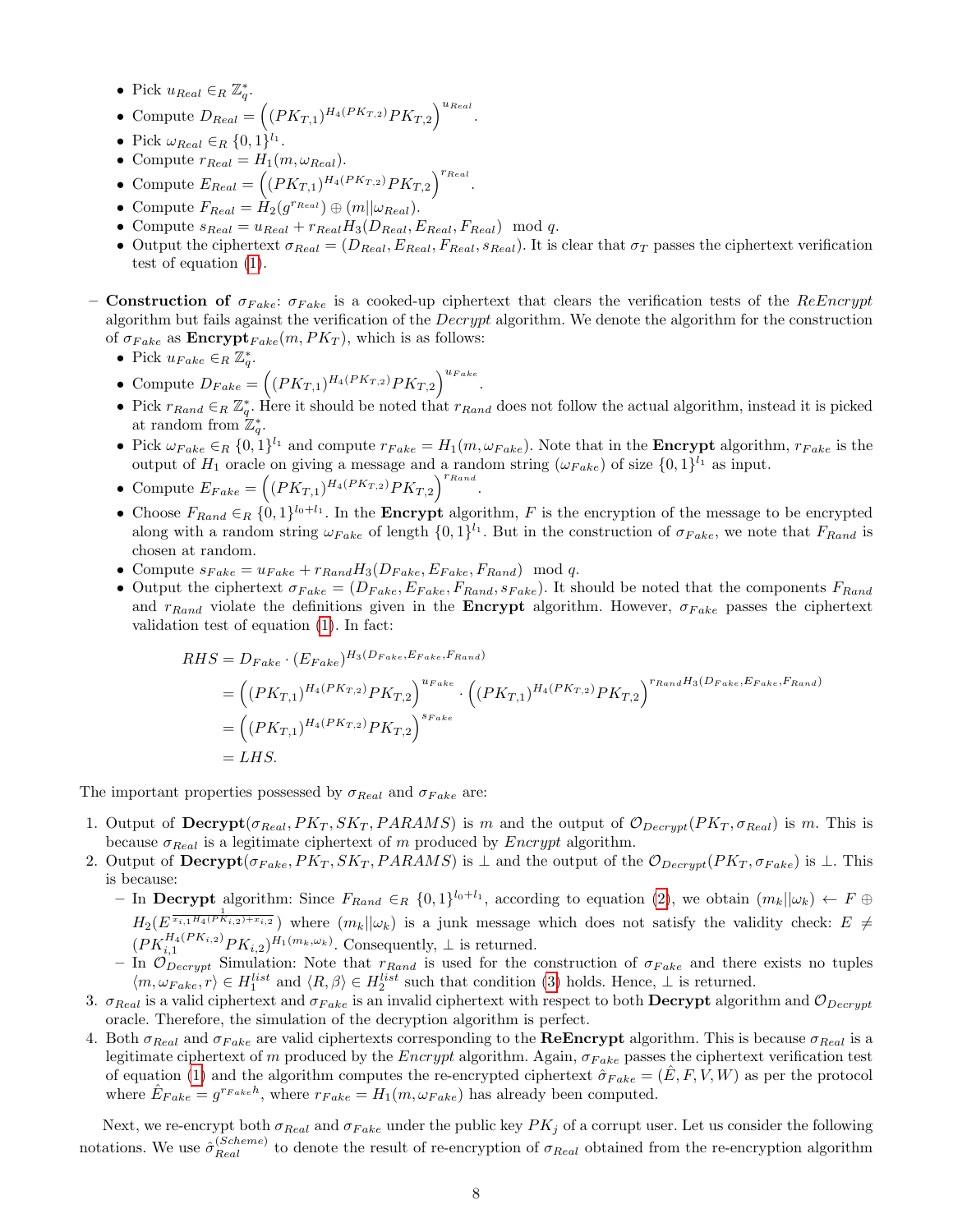$\textbf{ReEnergy i.e.,}~\hat{\sigma}^{(Scheme)}_{Real} \leftarrow \textbf{ReEnergypt}(\sigma_{Real},PK_T,PK_j,RK_{T\rightarrow j},PARAMS)~\text{and}~\hat{\sigma}^{(Oracle)}_{Real}~$  to denote the result of re-encryption of  $\sigma_{Real}$  obtained from the re-encryption oracle  $\mathcal{O}_{ReEncrypt}$  i.e.,  $\hat{\sigma}_{Real}^{(Oracle)} \leftarrow \mathcal{O}_{ReEncrypt}(PK_T, PK_j, \sigma_{Real})$ . Also, we use  $\hat{\sigma}_{Fake}^{(Scheme)}$  to denote the result of re-encryption of  $\sigma_{Fake}$  obtained from the re-encryption algorithm **ReEn**crypt i.e.,  $\hat{\sigma}_{Fake}^{(Scheme)} \leftarrow$ **ReEncrypt** $(\sigma_{Fake}, PK_T, PK_j, RK_{T\rightarrow j}, PARAMS)$  and  $\hat{\sigma}_{Fake}^{(Oracle)}$  to denote the result of reencryption of  $\sigma_{Fake}$  obtained from the re-encryption oracle  $\mathcal{O}_{ReEncrypt}$  i.e.,  $\hat{\sigma}_{Fake}^{(Oracle)} \leftarrow \mathcal{O}_{ReEncrypt}(PK_T, PK_j, \sigma_{Fake})$ .

# $\text{Observations on }\hat{\sigma}_{Real}^{(Scheme)} \text{ and }\hat{\sigma}_{Real}^{(Oracle)}:$

- 1.  $\hat{\sigma}_{Real}^{(Scheme)} = \hat{\sigma}_{Real}^{(Oracle)}$ .
- 2.  $\hat{\sigma}_{Fake}^{(Scheme)} \neq \hat{\sigma}_{Fake}^{(Oracle)}$ .

The reason for observation 1 follows directly from the fact that  $\sigma_{Real}$  is a valid ciphertext. The reason for the violation in observation 2 is that the ReEncrypt algorithm is only a function of the re-encryption key but  $\mathcal{O}_{ReEncrypt}$  oracle makes use of the knowledge of  $r_{Fake}$  to generate  $\hat{\sigma}_{Fake}^{(Oracle)}$ . However, in the construction of  $\sigma_{Fake}$ ,  $r_{Rand}$  is used in the generation of  $\hat{\sigma}_{Fake}^{(Oracle)}$ . The question here is, how will the adversary find this difference, that is  $\hat{\sigma}_{Fake}^{(Scheme)} \neq \hat{\sigma}_{Fake}^{(Oracle)}$ . Let us now demonstrate how the adversary captures this difference shown by the  $\mathcal{O}_{Ref{merypt}}$  oracle simulation and the **ReEncrypt** algorithm. We first analyse the ciphertexts  $\hat{\sigma}_{Fake}^{(Scheme)}$  and  $\hat{\sigma}_{Fake}^{(Oracle)}$ .

# $\text{Closer Look at}\ \hat{\sigma}_{Fake}^{(Scheme)}:$

$$
\hat{\sigma}_{Fake}^{(Scheme)} = (\hat{E}_{Fake}^{(Scheme)}, F_{Rand}^{(Scheme)}, V_{Fake}^{(Scheme)}, W_{Fake}^{(Scheme)}) \leftarrow \textbf{ReEnergy}_\textbf{0}(\sigma_{Fake}, PK_T, PK_j, RK_{T\rightarrow j}, PARAMS). \n- \hat{E}_{Fake}^{Scheme} = E_{Fake}^{RK_{i\rightarrow j}} = (PK_{T,1}^{H_4(PK_{T,2})}PK_{T,2})^{T_{Rand}\left(\frac{h}{x_{T,1}H_4(PK_{T,2})+x_{T,2}}\right)} = (g^{r_{Rand}})^h.
$$

$$
- v = H_1(h, \pi)
$$
 where  $h \in_R \{0, 1\}^{l_0}$  and  $\pi \in_R \{0, 1\}^{l_1}$ .

- $-V_{Fake} = PK_{j,2}^v$  and  $W_{Fake} = H_2(g^v) \oplus (h||\pi)$ .
- So, we have  $\hat{\sigma}_{Fake}^{(Scheme)} = (g^{r_{Rand}h}, F_{Rand}, PK_{j,2}^v, H_2(g^v) \oplus (h||\pi)).$

# Closer look at  $\hat{\sigma}_{Fake}^{(Oracle)}:$

 $- \perp \leftarrow \mathcal{O}_{ReEncryption} (PK_T, PK_j, \sigma_{Fake}).$ 

Since there exists no tuples  $\langle m, \omega, r \rangle$  in  $H_1^{list}$  such that  $(PK_{T,1}^{H_4(PK_{T,2})} P K_{T,2})^r \stackrel{?}{=} E$ , the oracle returns  $\perp$ . This is because, although there exists a tuple  $\langle m, \omega_{Fake}, r_{Fake} \rangle$  in  $H_1^{list}$ ,  $r_{Rand}$  is used in the construction of  $E_{Fake}$ .

## Distinguishing The Oracle From The Real Algorithm:

Using the above observations, the adversary can easily distinguish between the real algorithm and the simulated environment provided by the challenger  $\mathcal C$ . The adversary  $\mathcal A$  can perform the following simple test to distinguish the simulated  $\mathcal{O}_{Re\,Energy}$  and the real algorithm **ReEncrypt**:

## Distinguisher

- 1. C provides the system parameters  $PARAMS$  to A.
- 2. After getting training in **Phase-I**, A provides two messages  $m_0$  and  $m_1$  of equal length and a target public key  $PK_T$  to  $\mathcal{C}$ .
- 3. C generates the challenge ciphertext  $\sigma_T$  and gives as challenge to A.
- 4. A now does the following:

(a) Generate 
$$
\sigma_{Fake} = \text{Encrypt}_{Fake}(m_0, PK_T) = (D_{Fake}, E_{Fake}, F_{Rand}, s_{Fake})
$$
 where:  
\n
$$
- D_{Fake} = ((PK_T)^{H_4(PKr)} PK_T)^{u_{Fake}}.
$$
\n
$$
- E_{Fake} = ((PK_T)^{H_4(PKr)} PK_T)^{r_{Rand}}
$$
 where  $r_{Rand} \in_R \mathbb{Z}_q^*$ .  
\n
$$
- F_{Rand} \in_R \{0, 1\}^{l_0 + l_1}.
$$
\n
$$
- s_{Fake} = u_{Fake} + r_{Rand} H_3(D_{Fake}, E_{Fake}, F_{Rand}) \mod q.
$$
\nHere *A* knows  $r_{Rand}$  and  $u_{Fake}$ .

- (b) A queries  $\mathcal{O}_{ReEncrypt}(\sigma_{Fake}, PK_T, PK_j, RK_{T\to j},PARAMS)$ . It should noted that  $v, V, h, \pi, W$  are fixed for  $T \rightarrow j$  delegation.
- (c) Test: If  $\perp \leftarrow \mathcal{O}_{ReEncrupt}((\sigma_{Fake}, PK_T, PK_s, RK_{T\rightarrow i}, PARAMS))$ , then  $ReEncrypt \neq \mathcal{O}_{ReEncrupt}$  and A knows that it is not the real system and will abort. Else, A learns no clue about the simulation.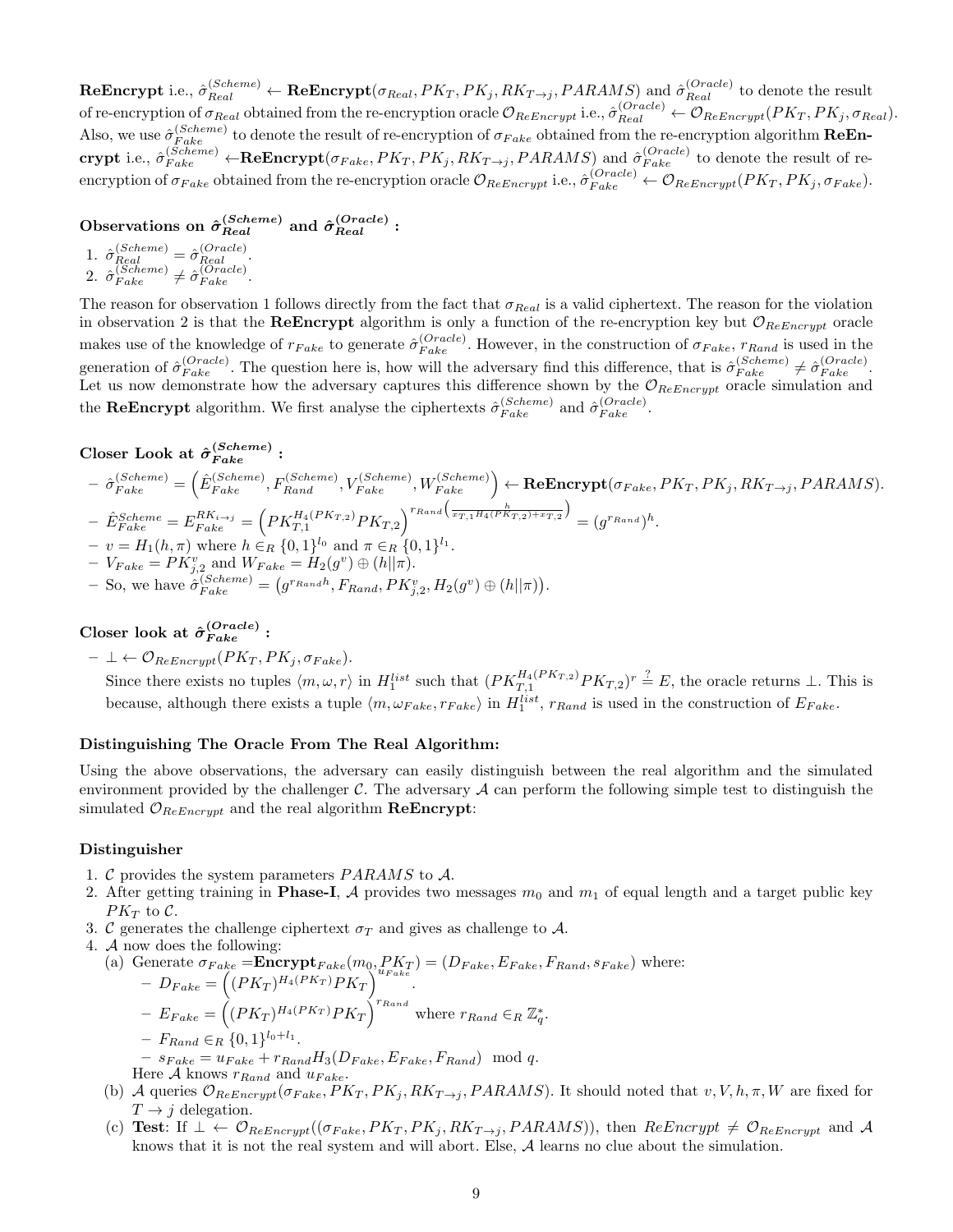### 4.3 Fixing the flaw

Note that modifying the re-encryption algorithm to fix the flaw is not possible since re-encryption of a valid ciphertext  $\sigma_T$  will always require the knowledge of  $r = H_1(m,\omega)$  as no other trapdoor exists to obtain a re-encrypted ciphertext  $\hat{\sigma}_i$ . Again, the knowledge of the private key of the delegator is necessary to generate the re-encryption keys and reencrypted ciphertexts. Consequently, we cannot provide a trivial fix to the scheme in order to address the problem. As a solution, we propose a new collusion-resistant unidirectional proxy re-encryption scheme without any pairing operation. We have incorporated additional information to the existing Encrypt algorithm along with ciphertext validity checks in both the Re-Encrypt and the Decrypt algorithm. Our technique prevents any cooked up ciphertexts violating the definitions of *Encrypt* algorithm to clear the ciphertext validity checks of both the Re-Encrypt and Decrypt algorithms.

## 5 A Unidirectional Proxy Re-Encryption Scheme

– Setup( $\lambda$ ): Choose two primes p and q such that  $q|p-1$  and the bit-length of q is the security parameter  $\lambda$ . Let G be a subgroup of  $\mathbb{Z}_q^*$  with order q. g is a generator of the group G. Choose five hash functions:

$$
H_1: \{0,1\}^{l_0} \times \{0,1\}^{l_1} \to \mathbb{Z}_q^*,
$$
  
\n
$$
H_2: \mathbb{G} \to \{0,1\}^{l_0+l_1},
$$
  
\n
$$
H_3: \{0,1\}^* \to \mathbb{Z}_q^*
$$
  
\n
$$
H_4: \mathbb{G} \to \mathbb{Z}_q^*,
$$
  
\n
$$
H_5: \mathbb{G}^4 \times \{0,1\}^{l_0+l_1} \to \mathbb{G}.
$$

The hash functions are modelled as random oracles in the security proof reduction. Here  $l_0$  and  $l_1$  are security parameters determined by  $\lambda$ , and the message space M is  $\{0,1\}^{l_0}$ .

Return the public parameters  $PARAMS = (q, \mathbb{G}, g, H_1, H_2, H_3, H_4, H_5, l_0, l_1).$ 

- KeyGen( $U_i$ ,  $PARAMS$ ): To generate the private key  $(SK_i)$  and the corresponding public key  $(PK_i)$  of user  $U_i$ :
	- Pick  $x_{i,1}, x_{i,2} \in_R \mathbb{Z}_q^*$  and set  $SK_i = (x_{i,1}, x_{i,2}).$
	- Compute  $PK_i = (\hat{P}K_{i,1}, PK_{i,2}) = (g^{x_{i,1}}, g^{x_{i,2}}).$
- ReKeyGen( $SK_i, PK_i, PK_j, PARAMS$ ): On input of a user i's private key  $SK_i = (x_{i,1}, x_{i,2})$  and public key  $PK_i = (PK_{i,1}, PK_{i,2})$  and user j's public key  $PK_j = (PK_{j,1}, PK_{j,2})$ , generate the re-encryption key  $RK_{i\rightarrow j}$  as shown:
	- Pick  $h \in_R \{0,1\}^{l_0}, \pi \in_R \{0,1\}^{l_1}.$
	- Compute  $v = H_1(h, \pi)$ .
	- Compute  $V = PK_{j,2}^v$  and  $W = H_2(g^v) \oplus (h||\pi)$ .
	- Define  $RK_{i \to j}^{\langle 1 \rangle} = \frac{h}{x_{i,1}H_4(PK_{i,2}) + x_{i,2}}$ .
	- Return  $RK_{i\rightarrow j} = (RK_{i\rightarrow j}^{\langle 1 \rangle}, V, W)$ .
- **Encrypt** $(m, PK_i, PARAMS)$ : To encrypt a message  $m \in \mathcal{M}$ :
	- Pick  $u \in_R \mathbb{Z}_q^*$ .
	- Compute  $D = (PK_{i,1}^{H_4(PK_{i,2})}PK_{i,2})^u$ .
	- Compute  $\bar{D} = H_5(PK_{i,1}, PK_{i,2}, D, E, F)^u$ .
	- Pick  $\omega \in_R \{0,1\}^{l_1}$ .
	- Compute  $r = H_1(m, \omega)$ .
	- Compute  $E = (PK_{i,1}^{H_4(PK_{i,2})}PK_{i,2})^r$ .
	- Compute  $\bar{E} = H_5(PK_{i,1}, PK_{i,2}, D, E, F)^r$ .
	- Compute  $F = H_2(g^r) \oplus (m||\omega)$ .
	- Compute  $s = u + r \cdot H_3(D, \bar{E}, F) \mod q$ .
	- Output the ciphertext  $\sigma_i = (D, \bar{E}, F, s)$ .
- **ReEncrypt** $(\sigma_i, PK_i, PK_j, RK_{i\to j}, PARAMS)$ : On input of an original ciphertext  $\sigma_i = (D, \bar{E}, F, s)$  encrypted under public key  $PK_i = (PK_{i,1}, PK_{i,2})$ , the public keys  $PK_i$  and  $PK_j$ , a re-encryption key  $RK_{i\rightarrow j} = (RK_{i\rightarrow j}^{(1)}, V, W)$ , re-encrypt  $\sigma_i$  into a ciphertext  $\hat{\sigma}_j$  under the public key  $PK_j = (PK_{j,1}, PK_{j,2})$  as follows: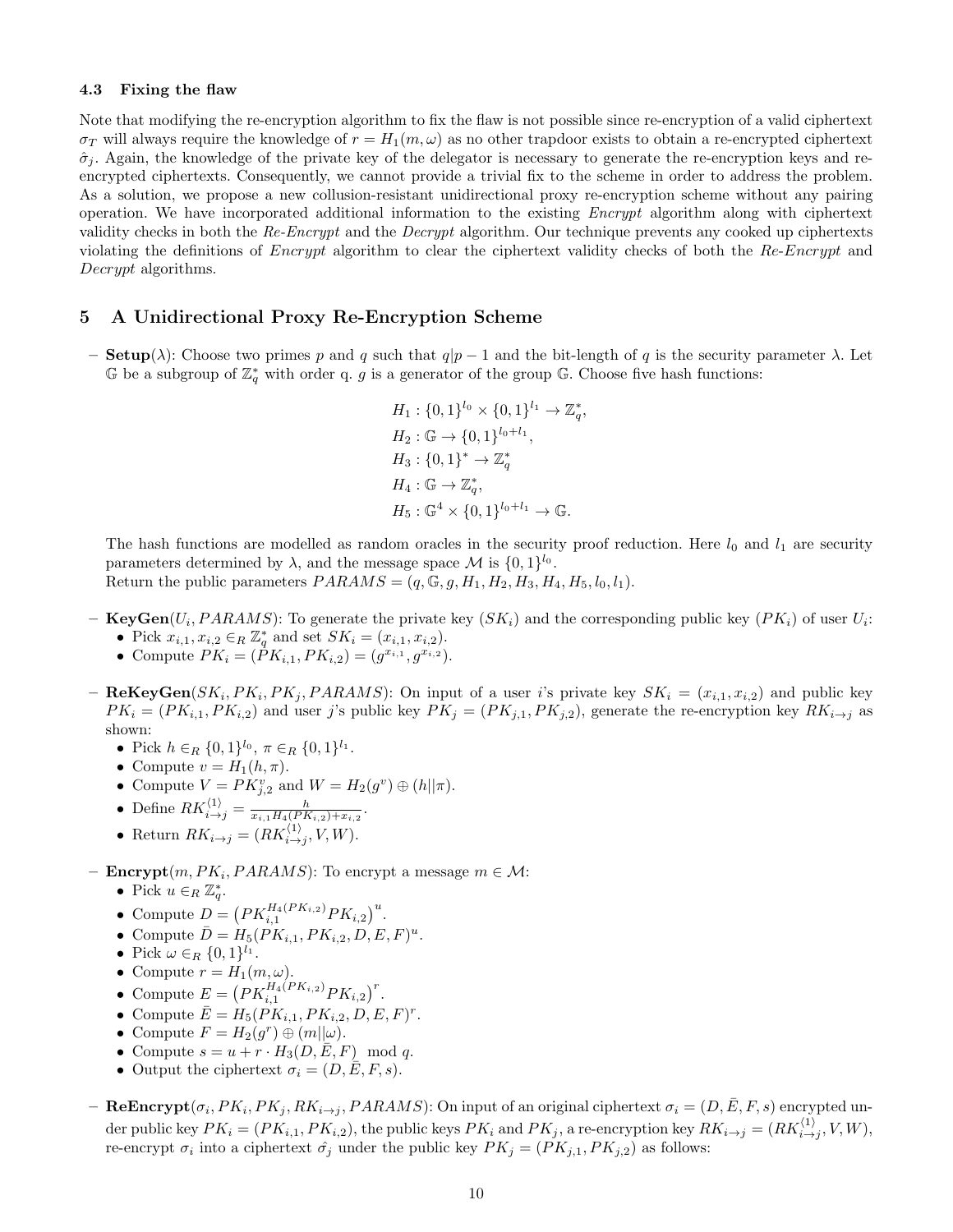• Compute E and  $\overline{D}$  as follows:

$$
E = ((PK_{i,1}^{H_4(PK_{i,2})}PK_{i,2})^s \cdot D^{-1})^{H_3(D,\bar{E},F)^{-1}}
$$
  
\n
$$
= ((PK_{i,1}^{H_4(PK_{i,2})}PK_{i,2})^{(u+r \cdot H_3(E,\bar{E},F))} \cdot (PK_{i,1}^{H_4(PK_{i,2})}PK_{i,2})^{-u})^{H_3(D,\bar{E},F)^{-1}}
$$
  
\n
$$
= ((PK_{i,1}^{H_4(PK_{i,2})}PK_{i,2})^{rH_3(D,\bar{E},F)})^{H_3(D,\bar{E},F)^{-1}}
$$
  
\n
$$
= (PK_{i,1}^{H_4(PK_{i,2})}PK_{i,2})^r.
$$

$$
\bar{D} = H_5(PK_{i,1}, PK_{i,2}, D, E, F)^s \cdot (\bar{E}^{H_3(D, \bar{E}, F)})^{-1}
$$
  
=  $H_5(PK_{i,1}, PK_{i,2}, D, E, F)^{(u+r \cdot H_3(D, \bar{E}, F))} \cdot (H_5(PK_{i,1}, PK_{i,2}, D, E, F)^{rH_3(D, \bar{E}, F)})^{-1}$   
=  $H_5(PK_{i,1}, PK_{i,2}, D, E, F)^u$ .

• Check if the following verification for the well-formedness of the ciphertext holds:

<span id="page-10-1"></span><span id="page-10-0"></span>
$$
\left(PK_{i,1}^{H_4(PK_{i,2})}PK_{i,2}\right)^s \stackrel{?}{=} D \cdot E^{H_3(D,\bar{E},F)} \tag{4}
$$

$$
(H_5(PK_{i,1}, PK_{i,2}, D, E, F))^s \stackrel{?}{=} \bar{D} \cdot \bar{E}^{H_3(D, \bar{E}, F)} \tag{5}
$$

If the above checks do not hold, return  $\bot$ .

- Else, compute  $\bar{E} = E^{RK_{i \to j}^{(1)}} = g^{rh}$ .
- Output  $\sigma_j = (\bar{E}, F, V, W) = (g^{r \cdot h}, H_2(g^r) \oplus (m||\omega), P K_{j,2}^v, H_2(g^v) \oplus (h||\pi)).$
- Encrypt<sub>1</sub> $(m, PK_i, PARAMS)$ : To generate a non-transformable ciphertext under public key  $PK_i$  of a message  $m \in \mathcal{M}$ :
	- Pick  $h \in_R \{0,1\}^{l_0}$  and  $\pi \in_R \{0,1\}^{l_1}$ .
	- Compute  $v = H_1(h, \pi)$ .
	- Compute  $V = PK_{j,2}^v$  and  $W = H_2(g^v) \oplus (h||\pi)$ .
	- Pick  $\omega \in_R \{0,1\}^{l_1}$  and compute  $r = H_1(m, \omega)$ .
	- Compute  $\hat{E} = (g^r)^h$  and  $F = H_2(g^r) \oplus (m||\omega)$ .
	- Output the non-transformable ciphertext  $\hat{\sigma}_j = (\hat{E}, F, V, W)$ .
- Decrypt $(\sigma_i, PK_i, SK_i, PARAMS)$ : On input a ciphertext  $\sigma_i$ , public key  $PK_i$  and private key  $SK_i = (x_{i,1}, x_{i,2})$ , decrypt according to two cases:
	- Original ciphertext of the form  $\sigma_i = (D, \bar{E}, F, s)$ :
		- ∗ Check if the ciphertext is well-formed by computing the values of E and D and checking if equations [\(4\)](#page-10-0) and [\(5\)](#page-10-1) holds. If they do not hold, return  $\perp$ .
		- ∗ Otherwise, extract the message as:

<span id="page-10-2"></span>
$$
(m||\omega) = F \oplus H_2(E^{\frac{1}{x_{i,1}H_4(FK_{i,2}) + x_{i,2}}})
$$
\n
$$
(6)
$$

∗ Return m if the following checks hold, else return ⊥.

$$
D \stackrel{?}{=} \left( PK_{i,1}^{H_4(PK_{i,2})} PK_{i,2} \right)^s \cdot (E)^{H_5(D,\bar{E},F)^{-1}}
$$
  

$$
\bar{E} \stackrel{?}{=} H_5(PK_{i,1}, PK_{i,2}, D, E, F)^{H_1(m,\omega)}
$$

- Transformed ciphertext or a non-transformable ciphertext of the form  $\sigma_i = (\hat{E}, F, V, W)$ :
	- \* Compute  $(h||\pi) = W ⊕ H_2(V^{1/SK_{i,2}})$  and extract the message as:

<span id="page-10-3"></span>
$$
(m||\omega) = F \oplus H_2(\hat{E}^{1/h})
$$
\n<sup>(7)</sup>

∗ Return *m* if  $V = P K_{i,2}^{H_1(h,\pi)}$  and  $\hat{E} = g^{H_1(m,\omega)\cdot h}$  holds; else return ⊥.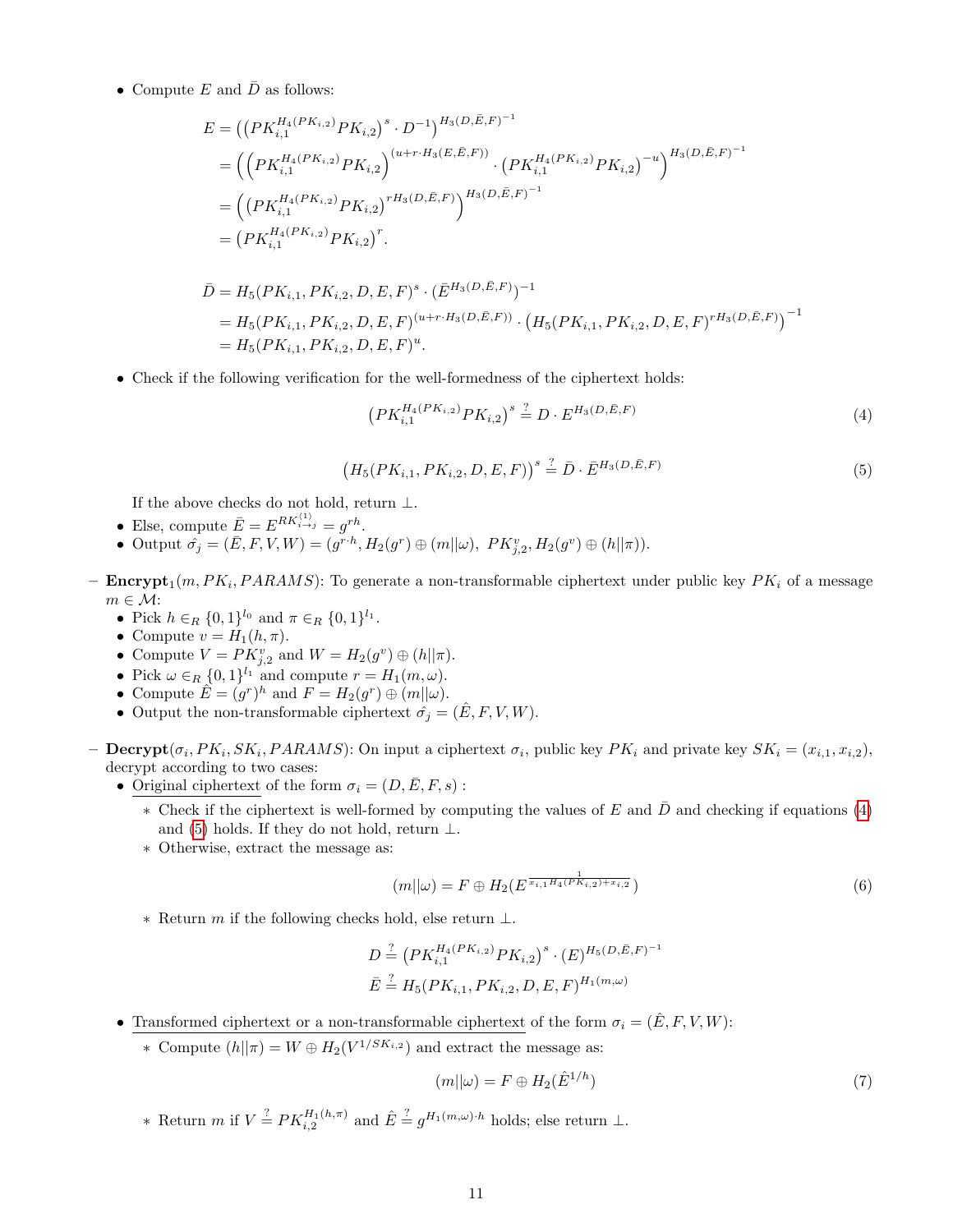#### 5.1 Correctness

– Correctness of ciphertext verification from equation [\(4\)](#page-10-0):

$$
RHS = D \cdot E^{H_3(D,\bar{E},F)}
$$
  
=  $(PK_{i,1}^{H_4(PK_{i,2})}PK_{i,2})^u \cdot (PK_{i,1}^{H_4(PK_{i,2})}PK_{i,2})^{rH_3(D,\bar{E},F)}$   
=  $(PK_{i,1}^{H_4(PK_{i,2})}PK_{i,2})^{u+rH_3(D,\bar{E},F)}$   
=  $(PK_{i,1}^{H_4(PK_{i,2})}PK_{i,2})^s$   
= LHS.

– Correctness of ciphertext verification from equation [\(5\)](#page-10-1):

$$
RHS = \bar{D} \cdot \bar{E}^{H_3(D,\bar{E},F)}
$$
  
=  $H_5(PK_{i,1}, PK_{i,2}, D, E, F)^u \cdot H_5(PK_{i,1}, PK_{i,2}, D, E, F)^{rH_3(D,\bar{E},F)}$   
=  $H_5(PK_{i,1}, PK_{i,2}, D, E, F)^{u+rH_3(D,\bar{E},F)}$   
=  $H_5(PK_{i,1}, PK_{i,2}, D, E, F)^s$   
= LHS.

– Consistency of *Encryption* and *Decryption* of Original Ciphertext from equation  $(6)$ :

$$
RHS = F \oplus H_2(E^{\frac{1}{x_{i,1}H_4(PK_{i,2}) + x_{i,2}}})
$$
  
=  $F \oplus H_2((PK_{i,1}^{H_4(PK_{i,2})}PK_{i,2})^{r \times \frac{1}{x_{i,1}H_4(PK_{i,2}) + x_{i,2}}})$   
=  $H_2(g^r) \oplus (m||\omega) \oplus H_2(g^r)$   
=  $(m||\omega)$   
= LHS.

– Consistency of *Encryption* and *Decryption* of Transformed/Non-transformable ciphertext from equation [\(7\)](#page-10-3):

$$
RHS = F \oplus H_2(\hat{E}^{\frac{1}{h}})
$$
  
=  $H_2(g^r) \oplus (m||\omega) \oplus H_2(g^{rh \times \frac{1}{h}})$   
=  $(m||\omega).$ 

#### 5.2 Security Proof

### <span id="page-11-0"></span>Original Ciphertext Security:

**Theorem 1.** The proposed scheme is CCA-secure for the original ciphertext under the DCDH assumption and the  $EUF-CMA$  security of Schnorr signature scheme [\[19\]](#page-20-15). If a  $(t, \epsilon)IND-PRE-CCA$  A with an advantage  $\epsilon$  breaks the IND-PRE-CCA security of the given scheme in time t,  $C$  can solve the DCDH problem with advantage  $\epsilon'$  within time  $t'$  where:

$$
\epsilon' \ge \frac{1}{q_{H_2}} \left( \frac{\epsilon}{e(q_{RK}+1)} - \frac{q_{H_1}}{2^{l_1}} - \frac{q_{H_3}+q_{H_5}}{2^{l_0+l_1}} - q_d \left( \frac{q_{H_1}+q_{H_2}}{2^{l_0+l_1}} + \frac{2}{q} \right) - \epsilon_1 - \epsilon_2 \right),
$$
  

$$
t' \le t + (q_{H_1} + q_{H_2} + q_{H_3} + q_{H_4} + q_{H_5} + n_h + n_c + q_{RK} + q_{RE} + q_d)O(1)
$$
  

$$
+ (2n_h + 2n_c + 2q_{RK} + 5q_{RE} + 2q_d + q_{H_1}q_{RE} + (2q_{H_2} + 2q_{H_1})q_d)t_e,
$$

We note that e is the base of natural logarithm,  $\epsilon_1$  denotes the advantage in breaking the CCA security of the hashed Elgamal encryption scheme and  $\epsilon_2$  denotes the advantage in breaking the EUF-CMA security of the Schnorr Signature scheme and  $t_e$  denotes the time taken for exponentiation in group  $\mathbb G$ .

*Proof.* Given an adversary A that breaks the  $(t, \epsilon)$ *IND-PRE-CCA* security of the scheme, we show how to construct a polynomial time algorithm C which breaks the DCDH assumption in  $\mathcal G$  or the existential unforgeability against chosen message attack ( $EUF-CMA$ ) of the Schnorr Signature with a non-negligible advantage.  $\mathcal C$  maintains two lists  $L_{key}$  and  $L_{RK}$  to store the lists of the public/private key pairs and the re-encryption keys of the users respectively. Both the lists are initially empty consisting of tuples of the form: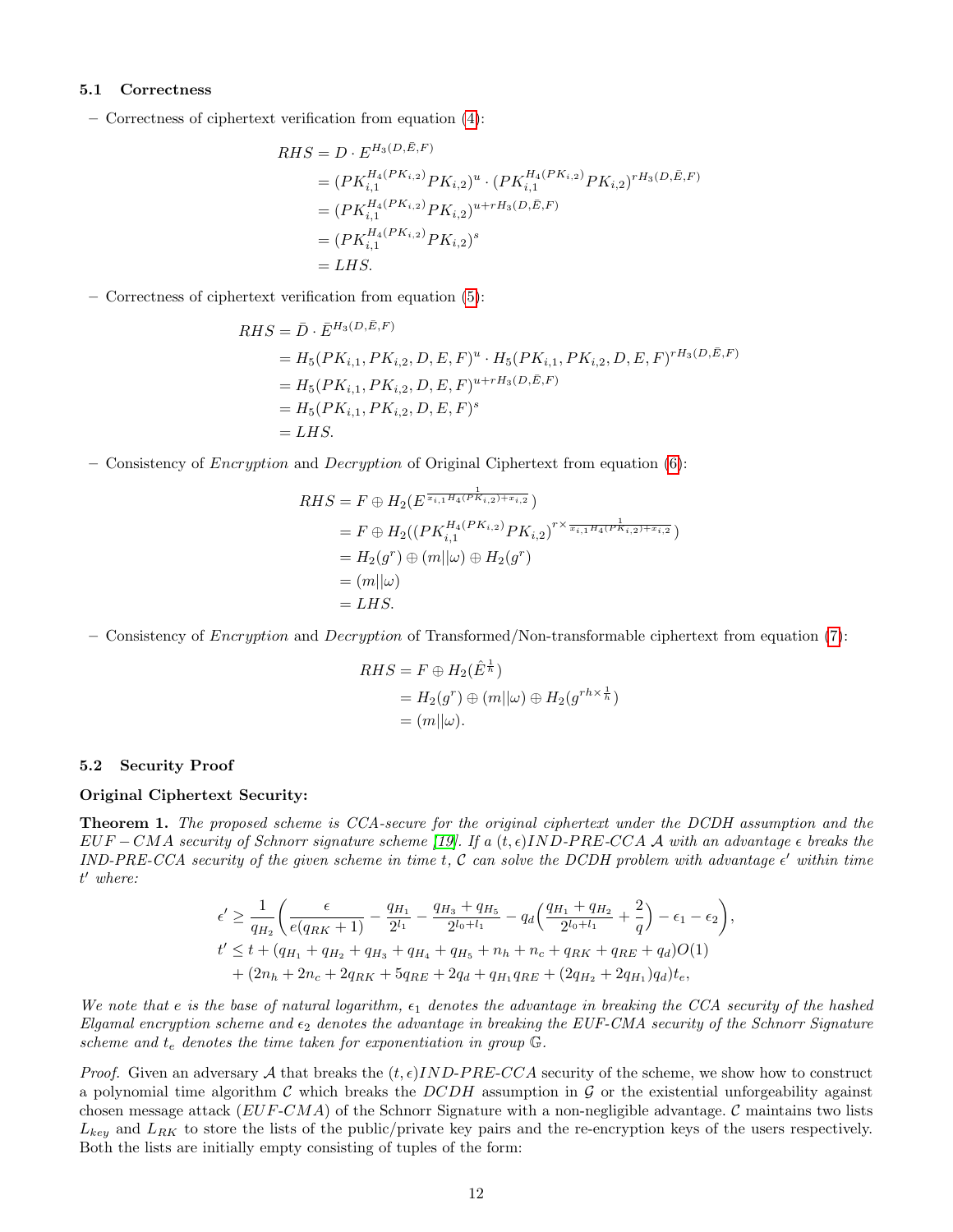- $L_{key}: \langle PK_i, x_{i,1}, x_{i,2}, c_i \rangle$ .
- $L_{RK}$  :  $\langle PK_i, PK_j, RK_{i\rightarrow j}^{\langle 1 \rangle}, V, W, h, \tau \rangle$ .
- Key Generation: C maintains the list  $L_{key}$  that contains information of all the user keys. C generates the keys of the users in the following ways:
	- Uncorrupted User Keys:  $\mathcal C$  uses Coron's coin tossing technique  $[9]$  to generate the uncorrupted user keys by flipping a coin  $c_i \in \{0,1\}$  that takes the value 1 with probability  $\rho$ , which we shall determine later. C chooses  $x_{i,1}, x_{i,2} \in_R \mathbb{Z}_q^*$  and computes  $PK_i$  according to the following cases:
		- \* If  $c_i = 1$ , compute  $PK_i = (PK_{i,1}, PK_{i,2}) = (g^{x_{i,1}}, g^{x_{i,2}})$ . Add the tuple  $\langle PK_i, x_{i,1}, x_{i,2}, c_i = 1 \rangle$  to  $L_{key}$ .
		- \* If  $c_i = 0$ , compute  $PK_i = (PK_{i,1}, PK_{i,2}) = ((g^a)^{x_{i,1}}, (g^a)^{x_{i,2}})$ . Add the tuple  $\langle PK_i, x_{i,1}, x_{i,2}, c_i = 0 \rangle$  to  $L_{key}$ .
	- Corrupted User Keys: C chooses  $x_{i,1}, x_{i,2} \in_R \mathbb{Z}_q^*$  and computes  $PK_i = (PK_{i,1}, PK_{i,2}) = (g^{x_{i,1}}, g^{x_{i,2}})$ . It adds the tuple  $\langle PK_i, x_{i,1}, x_{i,2}, c_i = -\rangle$  to  $L_{key}$ .
- $-$  **Phase 1:**  $\mathcal C$  answers the queries issues by  $\mathcal A$  as follows:
	- Oracle Queries:

 $H_1(m,\omega)$ : C maintains a list  $L_{H_1}$  with tuples  $\langle m, \omega, r \rangle$ . If a tuple  $\langle m, \omega, r \rangle$  already appears in  $L_{H_1}$  list, respond with  $H_1(m,\omega) = r$ . Else pick  $r \in_R \mathbb{Z}_q^*$ , add the tuple  $\langle m, \omega, r \rangle$  to  $L_{H_1}$  and return r.

 $H_2(R)$ : C maintains a list  $L_{H_2}$  with tuples  $\langle R, \theta \rangle$ . If a tuple  $\langle R, \theta \rangle$  already appears in  $L_{H_2}$  list, respond with  $H_2(R) = \theta$ . Else pick  $\theta \in_R \{0,1\}^{l_0+l_1}$ , add the tuple  $\langle R, \theta \rangle$  to  $L_{H_2}$  and return  $\theta$ .

 $H_3(D, E, F)$ : C maintains a list  $L_{H_3}$  with tuples  $\langle D, \overline{E}, F, \psi \rangle$ . If a tuple  $\langle D, \overline{E}, F, \psi \rangle$  already appears in  $L_{H_3}$ list, respond with  $H_3(D, \bar{E}, F) = \psi$ . Else pick  $\psi \in_R \mathbb{Z}_q^*$ , add the tuple  $\langle D, \bar{E}, F, \psi \rangle$  to  $L_{H_3}$  and return  $\psi$ .

 $H_4(PK_{i,2})$ : C maintains a list  $L_{H_4}$  with tuples  $\langle PK_{i,2}, \nu \rangle$ . If a tuple  $\langle PK_{i,2}, \nu \rangle$  already appears in  $L_{H_4}$  list, respond with  $H_4(PK_{i,2}) = \nu$ . Else pick  $\nu \in_R \mathbb{Z}_q^*$ , add the tuple  $\langle PK_{i,2}, \nu \rangle$  to  $L_{H_4}$  and return  $\nu$ .

 $H_5(PK_{i,1}, PK_{i,2}, D, E, F):$  C maintains a list  $L_{H_5}$  with tuples  $\langle PK_{i,1}, PK_{i,2}, D, E, F, \beta, \gamma \rangle$ . If a tuple  $\langle PK_{i,1}, F, F, \beta, \gamma \rangle$ .  $PK_{i,2}, D, E, F, \beta, \gamma$  already appears in  $L_{H_5}$  list, respond with  $H_5(PK_{i,1}, PK_{i,2}, D, E, F) = \gamma$ . Else, pick  $\beta \in R \mathbb{Z}_q^*$ . Compute  $\gamma = g^{\beta}$  and set  $H_5(PK_{i,1}, PK_{i,2}, D, E, F) = \gamma$ .

- $\mathcal{O}_{ReKeyGen}(PK_i, PK_j):$  C maintains the list  $L_{RK}$  that contains information of the re-encryption keys of the users. If the re-encryption keys from  $PK_i$  to  $PK_j$  already exists in  $L_{RK}$ , retrieve and return  $RK_{i\rightarrow j}$  =  $(RK_{i\to j}^{\langle 1\rangle},V,W)$ . Else, C computes the re-encryption keys as shown:
	- \* Select  $h \in_R \{0,1\}^{l_0}, \pi \in_R \{0,1\}^{l_1}.$
	- \* Compute  $v = H_1(h, \pi), V = (PK_{j,2})^v, W = H_2(g^v) \oplus (h||\pi).$
	- ∗ Compute the value of  $RK_{i\to j}^{(1)}$  according to the following cases:
		- $\cdot$  If  $c_i = 1 \vee c_i = -$ , compute  $RK_{i \to j}^{(1)} = \frac{h}{x_{i,1}H_4(PK_{i,2}) + x_{i,2}}$ . Set  $\tau = 1$  and update the list  $L_{RK}$ .
		- $\cdot$  If  $c_i = 0 \wedge (c_j \in \{0,1\})$ , pick  $RK_{i\to j}^{(1)} \in_R \mathbb{Z}_q^*$  and set  $\tau = 0$ . Since a random value of  $RK_{i\to j}$  would not match the value h associated with  $(V, W)$ , we rely on the security of hashed Elgamal encryption scheme [\[3,](#page-20-17)[11](#page-20-18)[,12\]](#page-20-19) as shown in the security proof of original paper [\[7\]](#page-20-14).
		- · If  $c_i = 0 \land c_j = −$ , abort and report failure.
	- ∗ Return the re-encryption key  $RK_{i\rightarrow j} = (RK_{i\rightarrow j}^{\langle 1 \rangle}, V, W)$  to A.
- $\mathcal{O}_{Re\,Energy}(\sigma_i, PK_i, PK_j)$ : Check for the well-formedness of  $\sigma_i$  by computing E and  $\bar{D}$  and verifying if equations [\(4\)](#page-10-0) and [\(5\)](#page-10-1) hold (both the checks ensure that only legitimate ciphertexts obeying the definition of the Encrypt algorithm can clear the verification condition). If they do not hold, return  $\perp$ . Else, compute the re-encrypted ciphertext  $\hat{\sigma}_j$  according to the following cases:
	- $*$  If  $(c_i = 0 \land c_j = -)$  does not hold, check for the existence of a tuple  $\langle PK_i, PK_j, RK_{i \to j}^{(1)}, V, W, h, \tau \rangle$  in  $L_{RK}$ . If not found, compute the re-encryption keys by issuing a re-key generation query  $\mathcal{O}_{ReKeyGen}(PK_i, PK_j)$ and obtain  $\hat{\sigma}_j = ReEnergy(\sigma_i, PK_i, PK_j, RK_{i\rightarrow}, PARAMS)$ . Return  $\hat{\sigma}_j$  to A.
	- $∗$  Otherwise if  $(c_i = 0 \wedge c_j = -)$  holds, retrieve tuple  $\langle PK_{i,1}, PK_{i,2}, D, E, F, \beta, \gamma \rangle$  from  $L_{H_5}$ . Compute  $R = (\bar{E})^{\frac{1}{\beta}}$  and extract  $(m||\omega) = F \oplus H_2(R)$ . Search list  $L_{RK}$  for a tuple  $\langle PK_i, PK_j, \perp, V, W, h, - \rangle$ . If found, compute  $\hat{E} = g^{r \cdot h}$  and return  $\hat{\sigma}_j = (\hat{E}, F, V, W)$  to A. Else, select  $h \in_R \{0, 1\}^{l_0}$ ,  $\pi \in_R \{0, 1\}^{l_1}$ .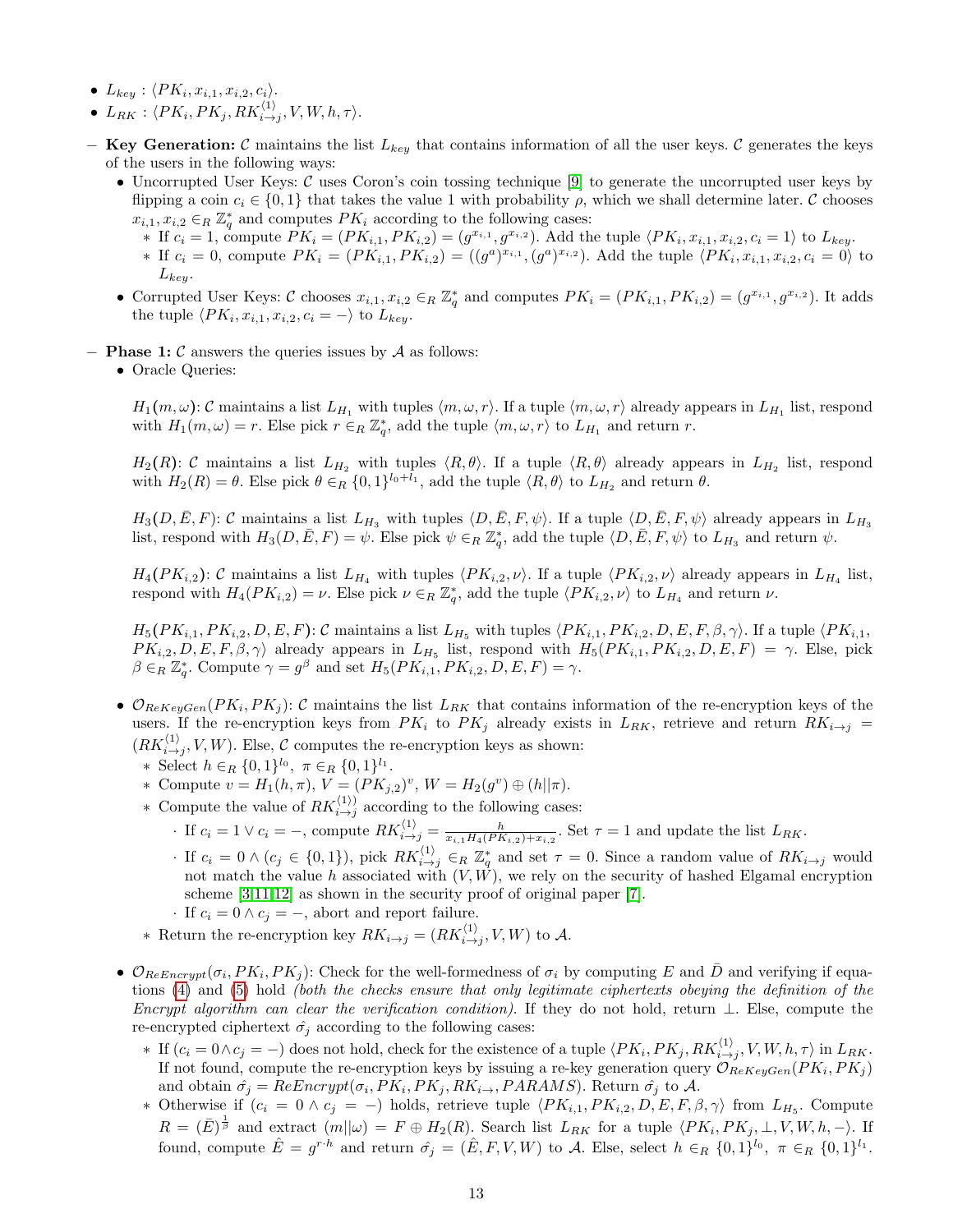Compute  $v = H_1(h, \pi)$ ,  $V = (PK_{j,2})^v$ ,  $W = H_2(g^v) \oplus (h||\pi)$  and  $\hat{E} = g^{r \cdot h}$ . Update the list  $L_{RK}$  with the tuple  $\langle PK_i, PK_j, \perp, V, W, h, -\rangle$ . Return  $\hat{\sigma}_j = (\hat{E}, F, V, W)$  to A.

- $\mathcal{O}_{Decrypt}(\sigma_i, PK_i)$ : The challenger decrypts the original ciphertexts and transformed ciphertexts respectively as follows:
	- $* \sigma_i$  is an Original ciphertext: Check for the well-formedness of  $\sigma_i$  by computing E and  $\bar{D}$  and verifying if equations [\(4\)](#page-10-0) and [\(5\)](#page-10-1) hold. If they do not hold, return  $\perp$ . Else, if  $c_i = -$  or  $c_i = 1$ , run Decrypt algorithm to extract and return m. Else, if  $c_i = 0$ , retrieve tuple  $\langle PK_{i,1}, PK_{i,2}, D, E, F, \beta, \gamma \rangle$  from  $L_{H_5}$ . Compute  $R = (\bar{E})^{\frac{1}{\beta}}$  and extract  $(m||\omega) = F \oplus H_2(R)$ . Return m to A.
	- $*$   $\sigma_i$  is a transformed ciphertext: C decrypts according to the following two scenarios:
		- If there exists a tuple  $\langle PK_j, PK_i, (RK^{\langle 1 \rangle}, V, W), h, 0 \rangle$  in  $L_{RK}$ , compute  $E = \hat{E} \frac{1}{RK^{\langle 1 \rangle}}$ . Search for the existence of a tuple  $\langle m, \omega, r \rangle$  in  $L_{H_1}$  and  $\langle R, \theta \rangle$  in  $L_{H_2}$  such that the following conditions hold:

$$
\left(PK_{j,1}^{H_4(PK_{j,2})}PK_{j,2}\right)^r \stackrel{?}{=} E,
$$
  

$$
\theta \oplus (m||\omega) = F,
$$
  

$$
R = g^r.
$$

If they hold, return  $m$ , else return  $\perp$ .

- Else, search  $L_{H_1}$  for two tuples  $\langle m, \omega, r \rangle$  and  $\langle h, \pi, v \rangle$  and  $L_{H_2}$  for two tuples  $\langle R, \theta \rangle$  and  $\langle R', \theta' \rangle$  such that the following conditions hold:

$$
\begin{split} g^{r\cdot h} &= \hat{E}, \\ \theta\oplus(m||\omega) &= F, \\ R &= g^r, \\ PK^v_{i,2} &= V, \\ \theta' \oplus(h||\pi) &= W, \\ R' &= g^v. \end{split}
$$

If all the checks are satisfied, return m. Otherwise, return  $\perp$ .

− Challenge: A outputs two messages  $m_0, m_1 \in_R \{0, 1\}^{l_0}$  and the target public key  $PK_i^*$ . C recovers tuple  $\langle PK_i^*, x_{i,1}^*, x_{i,2}^*, c_i^* \rangle$  from list  $L_{key}$  and check if  $c_i^* = 1$ . If so, C aborts and reports failure. Else, if  $c_i^* = 0$ , C picks  $\delta \in_R \{0,1\}$  and computes the challenge ciphertext  $\sigma_i^*$  in the following steps:

1. Pick  $\omega^* \in_R \{0,1\}^{l_1}$  and implicitly define  $H_1(m_\delta, \omega^*) = b/a$ .

- 2. Pick  $\bar{e}^*, f^* \in_R \mathbb{Z}_q^*$ . Set  $u \triangleq \bar{e}^* \frac{\dot{b}}{a} f^*$ . 3. Compute  $D^* = (g^a)^{(x_{i,1}^*H_4(PK_{i,2}^*)+x_{i,2}^*)\bar{\epsilon}^*}(g^b)^{-(x_{i,1}^*H_4(PK_{i,2}^*)+x_{i,2}^*)f^*}$  $=\big(g^{a(x^*_{i,1}H_4(PK^*_{i,2})+x^*_{i,2})}\big)^{\bar e^*-\frac{b}{a}f^*}$  $=\left(g^{a(x_{i,1}^*H_4(PK_{i,2}^*)+x_{i,2}^*)}\right)^u$  $= (PK_{i,1}^{H_4(PK_{i^*,2})}PK_{i^*,2})^u.$
- 4. Compute  $E^* = (g^b)^{x_{i,1}^* H_4(PK_{i,2}^*) + x_{i,2}^*} = (g^{ax_{i,1}^* H_4(PK_{i,2}^*) + ax_{i,2}^*})^{\frac{b}{a}} = (PK_{i^*,1}^{H_4(PK_{i^*,2})}PK_{i^*,2})^r$ .
- 5. Set  $H_5(PK_{i^*,1}, PK_{i^*,2}, D^*, E^*, F^*) = \gamma = (g^a)^{\beta}$ , where  $\beta \in_R \mathbb{Z}_q^*$ . Update list  $L_{H_5}$ .
- 6. Compute  $\bar{E}^* = (g^b)^{\beta} = (g^{a\beta})^{\frac{b}{a}} = H_5(PK_{i^*,1}, PK_{i^*,2}, D^*, E^*, F^*)^r$ .
- 7. Choose  $F^* \in_R \{0,1\}^{l_0+l_1}$  and define  $H_3(E^*, \overline{E}^*, F^*) = f^*$ .
- 8. Implicitly define  $H_2(g^{b/a}) = (m_\delta || \omega^*) \oplus F^*$ .

9. Set 
$$
s^* = \bar{e}
$$
.

- 10. Output the challenge ciphertext  $\sigma_i^* = (E^*, \bar{E}^*, F^*, s^*)$  to A.
- $-$  **Phase 2:** A issues queries to C as shown in Phase 1, with the restrictions described for IND-PRE-CCA game.
- − Guess: A returns its guess  $\delta' \in_R \{0,1\}$  to C. C randomly picks a tuple  $\langle R, \theta \rangle$  from  $L_{H_2}$  list and outputs R as the solution to the DCDH instance.
- − Probability Analysis: We first analyse the simulation of the random oracles. The simulations of the hash function  $H_4$  is perfect. Also, the simulations of  $H_1$ ,  $H_2$ ,  $H_3$  and  $H_5$  are perfect unless the following event occurs: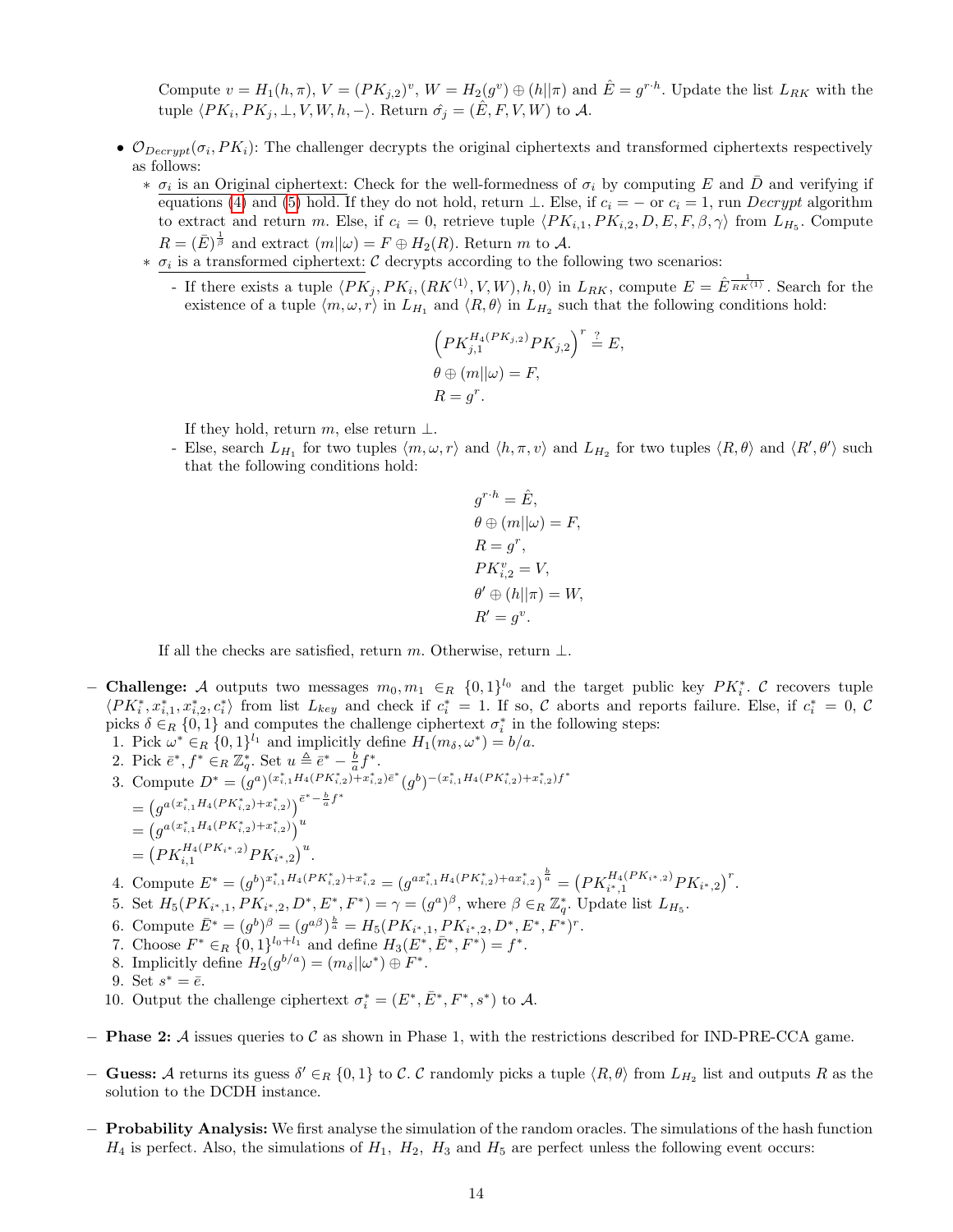$- E_{H_1^*}: (m_\delta, \omega^*)$  has been queried to  $H_1$ .

- $E_{H_2^*}$ :  $(g^{b/a})$  has been queried to  $H_2$ .
- $-E_{H_3^*}$ :  $(D^*, \bar{E}^*, F^*)$  has not been queried to  $H_3$  before the *Challenge* phase.

 $- E_{H_5^*}$ :  $(PK_{i^*,1}, PK_{i^*,2}, D^*, E^*, F^*)$  has not been queried to  $H_5$  before the *Challenge* phase.

Note that, in the *Challenge* phase,  $F^*$  is chosen uniformly at random from  $\{0,1\}^{l_0+l_1}$  by the Challenger C, and hence  $Pr[E_{H_3}] \leq \frac{q_{H_3}}{2^{l_0+l_1}}$ . Also,  $Pr[E_{H_5}] \leq \frac{q_{H_5}}{2^{l_0+l_1}}$ .

Next we analyse the probability with which  $C$  aborts during the simulation. Let *Abort* denote the probability that C aborts during the re – encryption key generation or Challenge phase. In both these phases, C does not abort in the following events:

 $-E_1: c_i = 1$  in the re-encryption key generation query.

- 
$$
E_2
$$
:  $c_i^* = 0$  in the *Challenge* phase.

We have  $Pr[\neg Abort] \ge \rho^{q_{RK}}(1-\rho)$ , which has a maximum value at  $\rho_{OPT} = \frac{q_{RK}}{1+q_{RK}}$ . Using  $\rho_{OPT}$ , we obtain:

$$
Pr[\neg Abort] \ge \frac{1}{e(1+q_{RK})}.
$$

The simulation of the decryption oracle is perfect unless valid ciphertexts are rejected by the oracle. This error occurs since a valid ciphertext can be produced without querying  $H_1$  and  $H_2$  i.e., without querying  $g^r$  to  $H_2$ where  $r = H_1(m,\omega)$ . Let  $E_{val}$  denote the event that the ciphertext is a valid ciphertext. We use  $E_{H_1}$  and  $E_{H_2}$ to denote the events that  $(m,\omega)$  is queried to  $H_1$  and  $g^r$  is queried to  $H_2$ . We analyse  $Pr[E_{val}|\neg E_{H_1} \vee \neg E_{H_2}] \le$  $Pr[E_{val} | \neg E_{H_1}] + Pr[E_{val} | \neg E_{H_2}]$ :

$$
Pr[E_{val}|\neg E_{H_1}] = Pr[E_{val} \land E_{H_2}|\neg E_{H_1}] + Pr[E_{val} \land \neg E_{H_2}|\neg E_{H_1}]
$$
  
\n
$$
\leq Pr[E_{val} \land E_{H_2}|\neg E_{H_1}] + Pr[E_{val}|\neg E_{H_2} \land \neg E_{H_1}]
$$
  
\n
$$
= \frac{E_{val} \land E_{H_2} \land \neg E_{H_1}}{\neg E_{H_1}} + \frac{1}{q}
$$
  
\n
$$
\leq \frac{q_{H_2}}{2^{l_0 + l_1}} + \frac{1}{q}
$$

Similarly, we obtain  $Pr[E_{val} | \neg E_{H_1}] \leq \frac{q_{H_1}}{2^{l_0 + l_1}} + \frac{1}{q}$ , and  $Pr[E_{val} | (\neg E_{H_1} + \neg E_{H_2})] \leq \frac{q_{H_1} + q_{H_2}}{2^{l_0 + l_1}} + \frac{2}{q}$ 

Let  $E_{der}$  denote the event that  $E_{val}|(\neg E_{H_1} + \neg E_{H_2})$  takes place during the entire simulation. We obtain:

$$
Pr[E_{der}] \le q_d \Big(\frac{q_{H_1} + q_{H_2}}{2^{l_0 + l_1}} + \frac{2}{q}\Big).
$$

Let  $E_{err}$  denote the event  $(E_{H_1^*} \vee E_{H_2^*} \vee E_{H_3^*} \vee E_{H_5^*} \vee E_{der}) \neg Abort$ . If  $E_{err}$  does not occur, the adversary  $\mathcal A$ does not gains no advantage greater than  $\frac{1}{2}$  in guessing  $\delta$  due to the randomness in the output of  $H_2$ , i.e.,  $Pr[\delta' = \delta | \neg E_{err}] = \frac{1}{2}$ . The probability that the adversary correctly guesses  $\delta$  is:

$$
Pr[\delta' = \delta] = Pr[\delta' = \delta | \neg E_{err}] Pr[\neg E_{err}] + Pr[\delta' = \delta | E_{err}] Pr[E_{err}]
$$
  
\n
$$
\leq 1/2Pr[\neg E_{err}] + Pr[E_{err}] = 1/2 + 1/2Pr[E_{err}].
$$

Again,

$$
Pr[\delta' = \delta] \geq Pr[\delta' = \delta | \neg E_{err}] Pr[\neg E_{err}] \geq 1/2 - 1/2Pr[E_{err}].
$$

From the definition of the advantage of IND-PRE-CCA adversary, we know:

$$
\epsilon = |2Pr[\delta' = \delta] - 1|
$$
  
\n
$$
\leq Pr[E_{err}] = Pr[(E_{H_1^*} \vee E_{H_2^*} \vee E_{H_3^*} \vee E_{der})] \neg Abort]
$$
  
\n
$$
\leq \frac{Pr[E_{H_1^*}] + Pr[E_{H_2^*}] + Pr[E_{H_3^*}] + Pr[E_{H_5^*}] + Pr[E_{der}]}{Pr[\neg Abort]}.
$$

Note that  $Pr[E_{H_1^*}] \leq \frac{q_{H_1}}{2^{l_1}}$  as C picks  $\omega \in_R \{0,1\}^{l_1}$ , and we obtain the following bound on  $Pr[E_{H_2^*}]$ :

$$
Pr[E_{H_2^*}] \ge Pr[\neg \text{Abort}] \cdot \epsilon - Pr[E_{H_1^*}] - Pr[E_{H_3^*}] - Pr[E_{H_5^*}] - Pr[E_{der}]
$$
  

$$
\ge \frac{\epsilon}{e(q_{RK}+1)} - \frac{q_{H_1}}{2^{l_1}} - \frac{q_{H_3}}{2^{l_0+l_1}} - \frac{q_{H_5}}{2^{l_0+l_1}} - q_d\left(\frac{q_{H_1}+q_{H_2}}{2^{l_0+l_1}} + \frac{2}{q}\right)
$$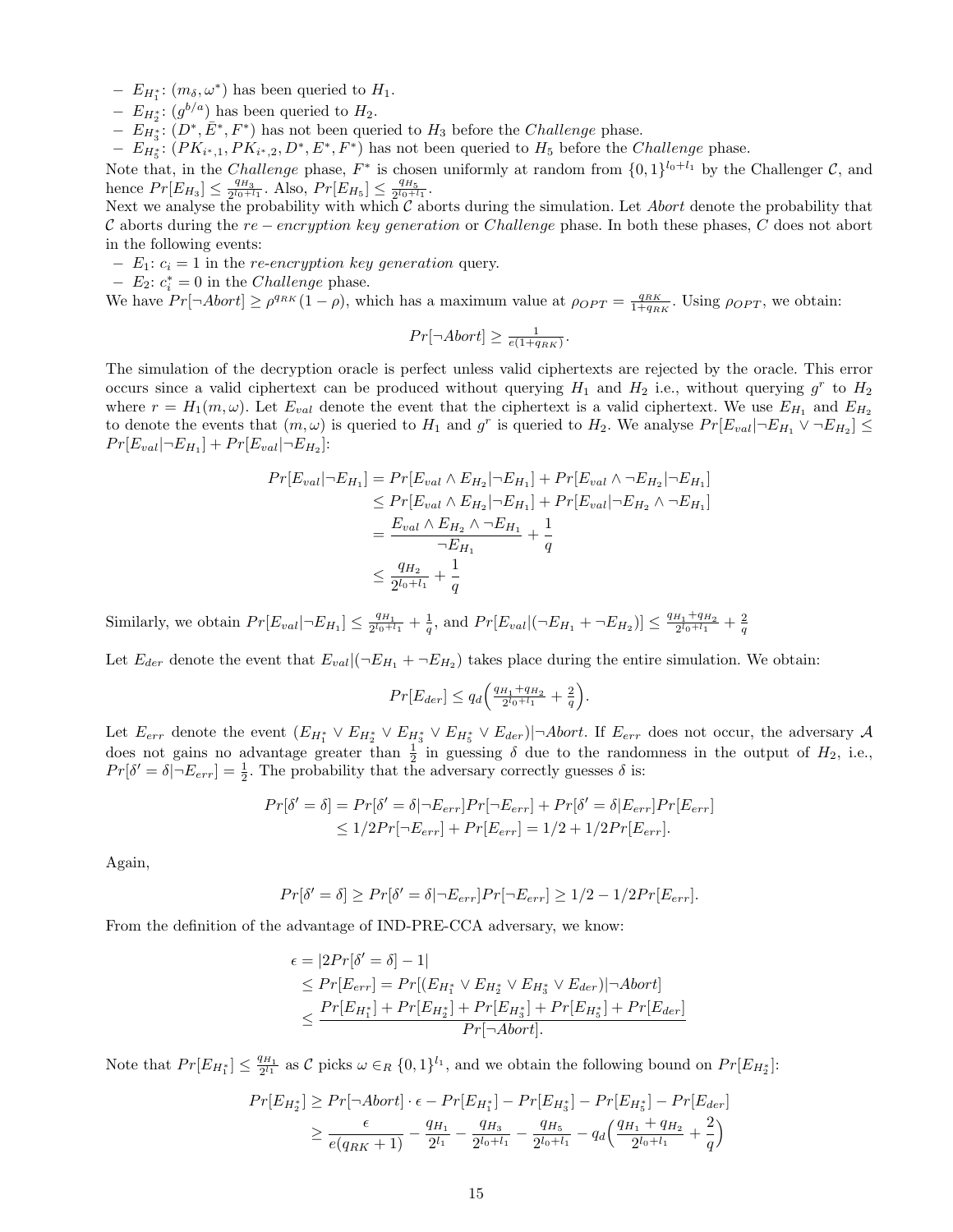We observe that, if event  $E_{H_2^*}$  occurs, then the challenger C solves the  $DCDH$  instance with advantage:

$$
\epsilon' \ge \frac{1}{q_{H_2}} Pr[E_{H_2^*}] \ge \frac{1}{q_{H_2}} \left( \frac{\epsilon}{e(q_{RK}+1)} - \frac{q_{H_1}}{2^{l_1}} - \frac{q_{H_3}+q_{H_5}}{2^{l_0+l_1}} - q_d \left( \frac{q_{H_1}+q_{H_2}}{2^{l_0+l_1}} + \frac{2}{q} \right) \right)
$$

We also bound the running time of  $\mathcal C$  to solve DCDH instance by:

$$
t' \le t + (q_{H_1} + q_{H_2} + q_{H_3} + q_{H_4} + q_{H_5} + n_h + n_c + q_{RK} + q_{RE} + q_d)O(1) + (2n_h + 2n_c + 2q_{RK} + 5q_{RE} + 2q_d + q_{H_1}q_{RE} + (2q_{H_2} + 2q_{H_1})q_d)t_e.
$$

This completes the proof of the theorem.  $\Box$ 

### Transformed Ciphertext Security:

**Theorem 2.** The proposed scheme is CCA-secure for the transformed ciphertext under the DCDH assumption and the  $EUF - CMA$  security of Schnorr signature scheme [\[19\]](#page-20-15). If a  $(t, \epsilon)IND-PRE-CCA$  A with an advantage  $\epsilon$  breaks the IND-CPRE-CCA security of the given scheme,  $C$  can solve the DCDH problem with advantage  $\epsilon'$  within time t' where:

$$
\epsilon' \ge \frac{1}{q_{H_2}} \left( \frac{2\epsilon}{e(2+q_{RK})^2} - \frac{q_{H_1}}{2^{l_1}} - q_d \left( \frac{q_{H_1} + q_{H_2}}{2^{l_0+l_1}} + \frac{2}{q} \right) - \epsilon_2 \right),
$$
  

$$
t' \le t + (q_{H_1} + q_{H_2} + q_{H_3} + q_{H_4} + q_{H_5} + n_h + n_c + q_{RK} + q_{RE} + q_d)O(1)
$$
  

$$
+ (2n_h + 2n_c + 2q_{RK} + 3q_{RE} + 2q_d + (2q_{H_2} + 2q_{H_1})q_d)t_e,
$$

We note that e is the base of natural logarithm,  $\epsilon_2$  denotes the advantage in breaking the EUF-CMA security of the Schnorr Signature scheme and  $t_e$  denotes the time taken for exponentiation in group  $\mathbb{G}$ .

*Proof.* Given an adversary A that breaks the  $(t, \epsilon)$ *IND-PRE-CCA* security of the scheme, we show how to construct a polynomial time algorithm  $C$  which breaks the  $DCDH$  assumption in  $G$  or the existential unforgeability against chosen message attack  $(EUF-CMA)$  of the Schnorr Signature with a non-negligible advantage. As described in the *Original Ciphertext Security* game, C maintains a list  $L_{key}$  to store the lists of the public/private key pairs of the users.  $\mathcal C$  also maintains list  $L_{RK}$  with tuples of the form  $\langle PK_i, PK_j, RK_{i\to j}^{\langle 1 \rangle}, V, W, h, z \rangle$  to store the lists of re-encryption keys of the users. Both the lists are initially empty.

- − Key Generation: C maintains a list  $L_{key}$  that contains tuples of the form  $\langle PK_i, x_{i,1}, x_{i,2}, c_i \rangle$  which includes information of all the user keys.  $C$  generates the keys of the users in the following ways:
	- Uncorrupted User Keys:  $\mathcal C$  uses Coron's coin tossing technique  $[9]$  to generate the uncorrupted user keys by flipping a biased coin  $c_i \in \{0,1\}$  that yields value 1 with probability  $\rho$ , which we shall determine later. C chooses  $x_{i,1}, x_{i,2} \in_R \mathbb{Z}_q^*$  and computes  $PK_i$  according to the following cases:
		- ∗ If  $c_i = 1$ , compute  $PK_i = (PK_{i,1}, PK_{i,2}) = ((g^a)^{1/H_4(PK_{i,2})} \cdot g^{x_{i,1}}, g^{x_{i,2}}/g^a)$ . Add the tuple  $\langle PK_i, x_{i,1}, x_{i,2}, c_i \rangle$  $= 1$  to  $L_{keu}$ .
		- \* If  $c_i = 0$ , compute  $PK_i = (PK_{i,1}, PK_{i,2}) = ((g^a)^{x_{i,1}}, (g^a)^{x_{i,2}})$ . Add the tuple  $\langle PK_i, x_{i,1}, x_{i,2}, c_i = 0 \rangle$  to  $L_{key}$ .
	- Corrupted User Keys: C chooses  $x_{i,1}, x_{i,2} \in_R \mathbb{Z}_q^*$  and computes  $PK_i = (PK_{i,1}, PK_{i,2}) = (g^{x_{i,1}}, g^{x_{i,2}})$ . It adds the tuple  $\langle PK_i, x_{i,1}, x_{i,2}, c_i = -\rangle$  to  $L_{key}$ .
- $-$  **Phase 1:**  $\mathcal{C}$  answers the queries issues by  $\mathcal{A}$  as follows:
	- Oracle Queries:  $\mathcal C$  responds to the hash function queries of  $\mathcal A$  in the same way as it responds in the *Original* Ciphertext Security.
	- $\mathcal{O}_{ReKeyGen}(PK_i, PK_j)$ : C maintains a list  $L_{RK}$  with entries of the form  $\langle PK_i, PK_j, RK_{i\rightarrow j}^{(1)}, V, W, h, \tau \rangle$ . If the re-encryption keys from  $PK_i$  to  $PK_j$  already exists in  $L_{RK}$ , retrieve and return  $RK_{i\rightarrow j} = (RK_{i\rightarrow j}^{(1)}, V, W)$ . Else,  $\mathcal C$  computes the re-encryption keys as shown:
		- ∗ If  $c_i = 0 \land c_j \in \{1, ' \}$ : abort and report failure.
		- \* If  $c_i = 1 \vee c_i = -1$ : · Define  $RK_{i\to j}^{(1)} = \frac{h}{x_{i,1}H_4(PK_{i,2})+x_{i,2}}$ .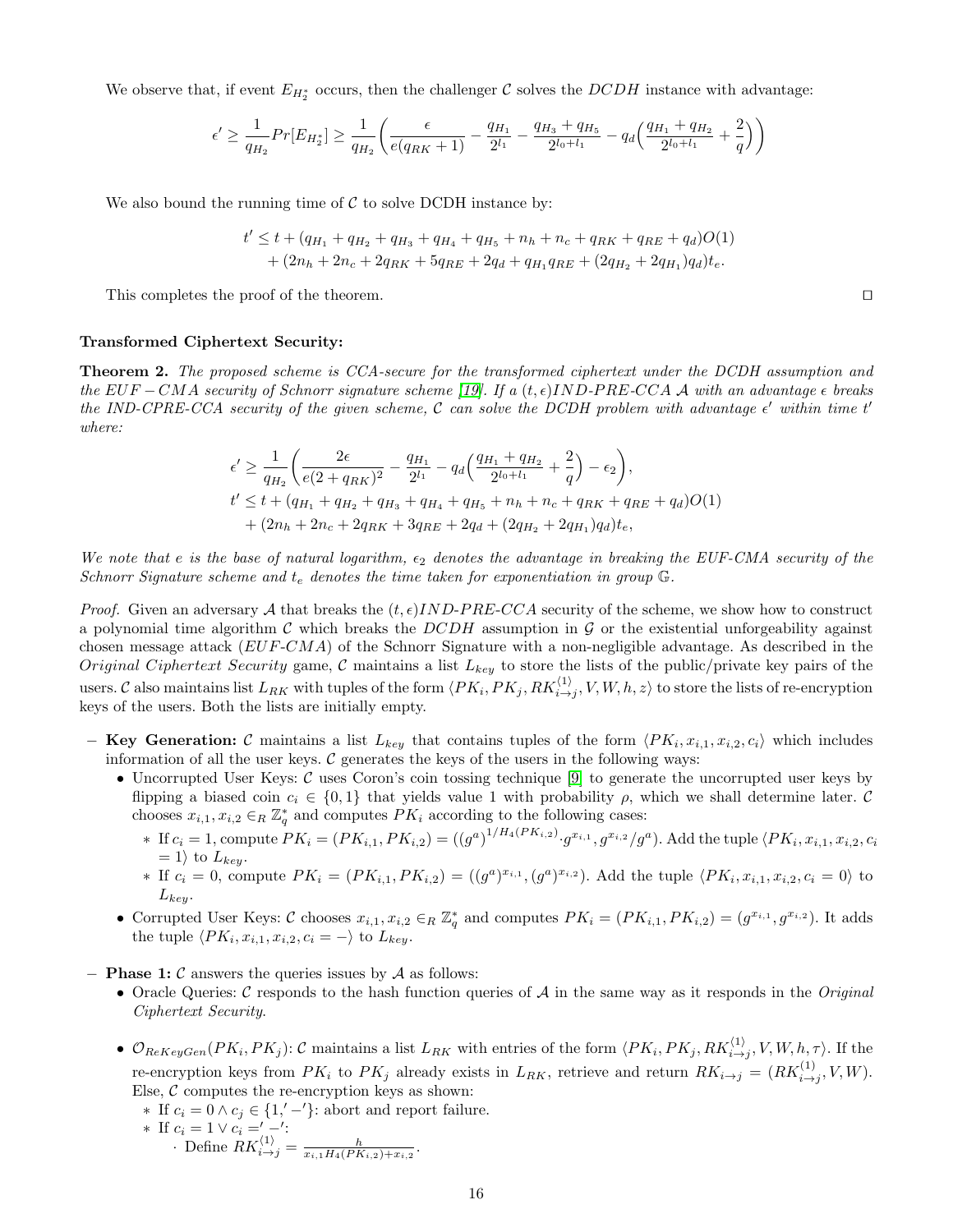- Select  $h \in_R \{0,1\}^{l_0}, \pi \in_R \{0,1\}^{l_1}.$
- Compute  $v = H_1(h, \pi), V = (PK_{j,2})^v, W = H_2(g^v) \oplus (h||\pi).$
- · Set  $\tau = 1, z = 0$ .
- We note that the computation of  $RK_{i\rightarrow j}^{\langle 1\rangle}$  is correct for both the cases, as we have:
	- $\cdot$  For  $c_i =' -'$ , the correctness is trivial from the definition of the private key  $SK_i = (x_{i,1}, x_{i,2})$ .
	- For  $c_i = 1$ ,  $RK_{i \to j}^{(1)} = \frac{h}{\left(\frac{a}{H_4(PK_{i,2})} + x_{i,1}\right)H_4(PK_{i,2}) a + x_{i,2}} = \frac{h}{x_{i,1}H_4(PK_{i,2}) + x_{i,2}}$ .
- ∗ If  $c_i = 0 \land c_j = 0$ :
	- Pick  $RK_{i\to j}^{(1)} \in_R \mathbb{Z}_q^*$  and set  $\tau = 0$ . Since a random value of  $RK_{i\to j}$  would not match the value h associated with  $(V, W)$ , we rely on the security of hashed Elgamal encryption scheme [\[3,](#page-20-17)[11,](#page-20-18)[12\]](#page-20-19) as shown in the security proof of original paper [\[7\]](#page-20-14).
	- Select  $z \in_R \mathbb{Z}_q^*$  and set  $V = (g^b)^2$ . Observe that  $bz = (ax_{j,2})v$  i.e.,  $g^v = (g^{b/a})^{a_{x_{j,2}}}$  follows from the definition in Scheme description.
	- · Select  $h \in_R \{0,1\}^{l_0}, \pi \in_R \{0,1\}^{l_1}.$
	- · Pick  $W \in_R \{0,1\}^{l_0+l_1}$  and implicitly define  $H_2((g^{b/a})^{a_{x_{j,2}}}) = (h||\pi) \oplus W$ .
	- · Store tuple  $\langle PK_i, PK_j, RK_{i\rightarrow j}^{(1)}, V, W, h, 0, z \rangle$  in the list  $L_{RK}$ .
- ∗ Return the re-encryption key  $RK_{i\rightarrow j} = (RK_{i\rightarrow j}^{\langle 1 \rangle}, V, W)$  to A.
- $\mathcal{O}_{Re\,Energy}(\sigma_i, PK_i, PK_j)$ : The re-encryption oracle remains the same as demonstrated in the Original Ciphertext Security game.
- $\mathcal{O}_{Decrypt}(\sigma_i, PK_i)$ : The decryption oracle is simulated in the exact manner as demonstrated in the Original Ciphertext Security game.
- **Challenge:** A outputs two messages  $m_0, m_1 \in_R \{0, 1\}^{l_0}$ , the delegator's public key  $PK_{i'}$  and the target(delegatee) public key  $PK_i^*$ . C recovers tuples  $\langle PK_{i'}, x_{i',1}, x_{i',2}, c_i' \rangle$  and  $\langle PK_i^*, x_{i,1}^*, x_{i,2}^*, c_i^* \rangle$  from list  $L_{key}$ . If  $c_i' = 1$  or  $c_i^* = 1$ , C aborts and reports failure. Else, C picks  $\delta \in_R \{0,1\}$  and computes the challenge ciphertext  $\sigma_i^*$  as shown below. Note that,  $c_i' = - \land c_i^* = 0$  is a special case of the simulation below as A cannot query for the re-key  $RK_{i' \to i^*}$ .
	- 1. Pick  $t \in_R \mathbb{Z}_q^*$  and  $\omega^* \in \{0,1\}^{l_1}$ . Define  $\hat{E}^* = (g^b)^t$ , which implies  $r^*h^* = bt$ , i.e.,  $r^* = H_1(m_\delta, \omega^*) = bt/h^*$ .
	- 2. Observe that  $RK_{i' \to i^*} = \frac{h^*}{a(x \times H_i)R}$  $\frac{h^*}{a(x_{i',1}H_4(PK_{i',2})+x_{i',2})}$ . Therefore,  $h^* = RK_{i'\to i^*}(a(x_{i',1}H_4(PK_{i',2})+x_{i',2}))$ , which implicitly defines  $r^* = (b/a)(t/(RK_{i' \to i^*}(x_{i',1}H_4(PK_{i',2}) + x_{i',2})).$
	- 3. Pick  $F^* \in_R \{0,1\}^{l_0+l_1}$  and implicitly define  $H_2(g^{(b/a)^{(t/(RK_{i' \to i^*}(x_{i',1}H_4(PK_{i',2})+x_{i',2}))}) = F^* \oplus (m_\delta \oplus \omega^*).$
	- 4. Retrieve the tuple  $\langle PK_{i'}, PK_{i^*}, RK_{i'-i^*}^{(1)}, V^*, W^*, \perp, 0, z^* \rangle$  from  $L_{RK}$ . If such a tuple does not exist, define  $V^*, W^*, h^*, z^*$  in the following way:
		- Select  $z^* \in_R \mathbb{Z}_q^*$  and set  $V^* = (g^b)^{z^*}$ . Observe that  $bz^* = (ax_{i^*,2})v$  i.e.,  $g^v = (g^{b/a})^{a_{x_i^*,2}}$ .
		- Select  $h^* \in_R \{0,1\}^{l_0}, \pi^* \in_R \{0,1\}^{l_1}.$
		- Pick  $W^* \in_R \{0,1\}^{l_0+l_1}$  and implicitly define  $H_2({(g^{b/a})}^{a_{x_{i^*},2}}) = (h^*||\pi^*) \oplus W^*$ .
		- Store tuple  $\langle PK_{i'}, PK_{i^*}, RK_{i' \to i^*}^{(1)}, V^*, W^*, h^*, 0, z^* \rangle$  in the list  $L_{RK}$ .
	- 5. Output the challenge ciphertext  $\hat{\sigma_i^*} = (\hat{E}^*, F^*, V^*, W^*)$  to A.
- $-$  **Phase 2:** A issues queries to C as shown in Phase 1, with the restrictions described for IND-PRE-CCA game.
- − Guess: A returns its guess  $\delta' \in_R \{0,1\}$  to C, who first retrieves tuple  $\langle m_{\delta'}, \omega, r \rangle$  from  $L_{H_1}$  and checks if  $(g^{a})^{r \cdot RK_{i',i^*}H_4(PK_{i',2})+x_{i',2})/t} = g^b$ . If no such entry exists, C randomly picks a tuple  $\langle R, \theta \rangle$  from  $L_{H_2}$  list and outputs  $R$  as the solution to the DCDH instance.
- − Probability Analysis: We first analyse the simulation of the random oracles. The simulations of the hash functions  $H_3$ ,  $H_4$  and  $H_5$  are perfect. Also, the simulations of  $H_1$  and  $H_2$  are perfect unless the following event occurs:
	- $E_{H_1^*}: (h^*, \pi^*)$  has been queried to  $H_1$ . 1

 $- E_{H_2^*}$ :  $(g^{b/a})$  or  $(g^{b/a})^{t/RK_{i',i} + s(x_{i',1}H_4(PK_{i',2} + x_{i',2}))} \oplus (m_\delta ||\omega^*)$  has been queried to  $H_2$ .

Next we analyse the probability with which  $\mathcal C$  aborts during the simulation. Let Abort denote the probability that C aborts during the re – encryption key generation or Challenge phase. In both these phases, C does not abort in the following events:

 $-E_1: c_i = 1$  in the re – encryption key generation query.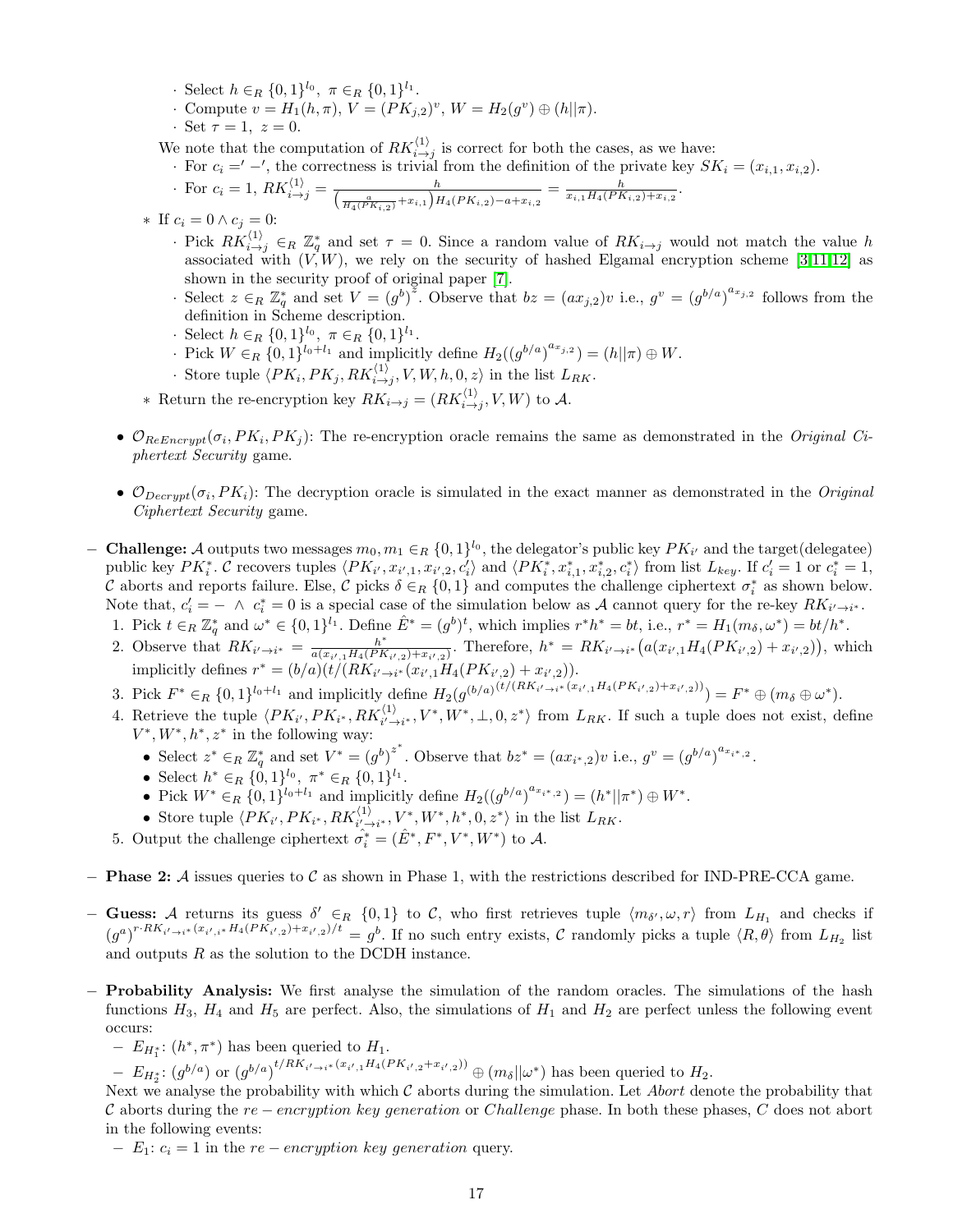−  $E_2$ :  $c_i^* = 0 \wedge c_i' \neq 1$  in the *Challenge* phase.

We have  $Pr[\neg Abort] \ge \rho^{q_{RK}}(1-\rho)^2$ , which has a maximum value at  $\rho_{OPT} = \frac{q_{RK}}{2+q_{RK}}$ . Using  $\rho_{OPT}$ , we obtain:

$$
Pr[\neg Abort] \ge \frac{2}{e(2+q_{RK})^2}.
$$

The analysis of the simulation of the decryption oracle is remains the same as shown for the original ciphertext security. The probability of the decryption oracle rejecting valid ciphertexts throughout the entire simulation denoted by Let  $E_{der}$  is:

$$
Pr[E_{der}] \le q_d \Big(\frac{q_{H_1} + q_{H_2}}{2^{l_0 + l_1}} + \frac{2}{q}\Big).
$$

Again, let  $E_{err}$  denote the event  $(E_{H_1^*} \vee E_{H_2^*} \vee E_{der})$   $\neg$  Abort. Following a similar analysis as shown in Section [5.2](#page-11-0) and from the definition of the advantage of IND-PRE-CCA adversary, we obtain the following bound on  $Pr[E_{H_2^*}]$ :

$$
Pr[E_{H_2^*}] \ge Pr[\neg{Abort}] \cdot \epsilon - Pr[E_{H_1^*}] - Pr[E_{der}]
$$
  
 
$$
\ge \frac{2\epsilon}{e(2 + q_{RK})^2} - \frac{q_{H_1}}{2^{l_1}} - q_d \left(\frac{q_{H_1} + q_{H_2}}{2^{l_0 + l_1}} + \frac{2}{q}\right)
$$

We observe that, if event  $E_{H_2^*}$  occurs, then the challenger C solves the  $DCDH$  instance with advantage:

$$
\epsilon' \ge \frac{1}{q_{H_2}} Pr[E_{H_2^*}] \ge \frac{1}{q_{H_2}} \left( \frac{2\epsilon}{e(2+q_{RK})^2} - \frac{q_{H_1}}{2^{l_1}} - q_d \left( \frac{q_{H_1} + q_{H_2}}{2^{l_0+l_1}} + \frac{2}{q} \right) \right)
$$

We also bound the running time of  $\mathcal C$  to solve DCDH instance by:

$$
t' \le t + (q_{H_1} + q_{H_2} + q_{H_3} + q_{H_4} + q_{H_5} + n_h + n_c + q_{RK} + q_{RE} + q_d)O(1) + (2n_h + 2n_c + 2q_{RK} + 3q_{RE} + 2q_d + (2q_{H_2} + 2q_{H_1})q_d)t_e.
$$

This completes the proof of the theorem.  $\Box$ 

### Non-transformable Ciphertext Security:

**Theorem 3.** The proposed scheme is CCA-secure for the non-transformable ciphertext under the CDH assumption. If a  $(t, \epsilon - \epsilon_2)$ IND-PRE-CCA A with an advantage  $\epsilon - \epsilon_2$  breaks the IND-PRE-CCA security of the given scheme, C can solve the CDH problem with advantage  $\epsilon'$  within time t' where:

$$
\epsilon' \ge \frac{1}{q_{H_2}} \left( \epsilon - \epsilon_2 - \frac{q_{H_1}}{2^{l_1}} - q_d \left( \frac{q_{H_1} + q_{H_2}}{2^{l_0 + l_1}} + \frac{2}{q} \right) \right),
$$
  
\n
$$
t' \le t + (q_{H_1} + q_{H_2} + q_{H_3} + q_{H_4} + q_{H_5} + n_h + n_c + q_{RK} + q_d)O(1)
$$
  
\n
$$
+ (2n_h + 2n_c + 2q_{RK} + 2q_d + (2q_{H_2} + 2q_{H_1})q_d)t_e,
$$

We note that  $\epsilon_2$  is the advantage of an attacker against  $EUF - CMA$  security game of the Schnorr signature scheme. e is the base of natural logarithm and  $t_e$  denotes the time taken for exponentiation in group  $\mathbb{G}$ .

Proof. Let us assume that the Schnorr Signature is  $(t', \epsilon_2) - EUF - CMA$  where the probability  $\epsilon_2 < \epsilon$ . Given an adversary A that breaks the  $(t,(\epsilon - \epsilon_2))IND-PRE-CCA$  of the scheme, we show how to construct a polynomial time algorithm C which breaks the CDH assumption in  $\mathcal G$  with a non-negligible advantage. C maintains two lists  $L_{key}$  in the same manner as described in *Original Ciphertext Security* game and  $L_{RK}$  with tuples of the form  $\langle PK_i, PK_j, RK_{i\rightarrow j}^{(1)}, V, W, h \rangle$  to store the lists of the public/private key pairs and the re-encryption keys of the users respectively. Both the lists are initially empty.

- − Key Generation: C maintains a list  $L_{key}$  that contains tuples of the form  $\langle PK_i, x_{i,1}, x_{i,2}, c_i \rangle$  which includes information of all the user keys.  $C$  generates the keys of the users in the following ways:
	- Uncorrupted User Keys:  $\mathcal{C}$  chooses  $x_{i,1}, x_{i,2} \in_R \mathbb{Z}_q^*$  and computes  $PK_i = (PK_{i,1}, PK_{i,2}) = ((g^a)^{1/H_4(PK_{i,2})}$ .  $g^{x_{i,1}}, g^{x_{i,2}}/g^a$ ). Add the tuple  $\langle PK_i, x_{i,1}, x_{i,2}, c_i = 0 \rangle$  to  $L_{key}$ .
	- Corrupted User Keys: C chooses  $x_{i,1}, x_{i,2} \in_R \mathbb{Z}_q^*$  and computes  $PK_i = (PK_{i,1}, PK_{i,2}) = (g^{x_{i,1}}, g^{x_{i,2}})$ . It adds the tuple  $\langle PK_i, x_{i,1}, x_{i,2}, c_i = 1 \rangle$  to  $L_{key}$ .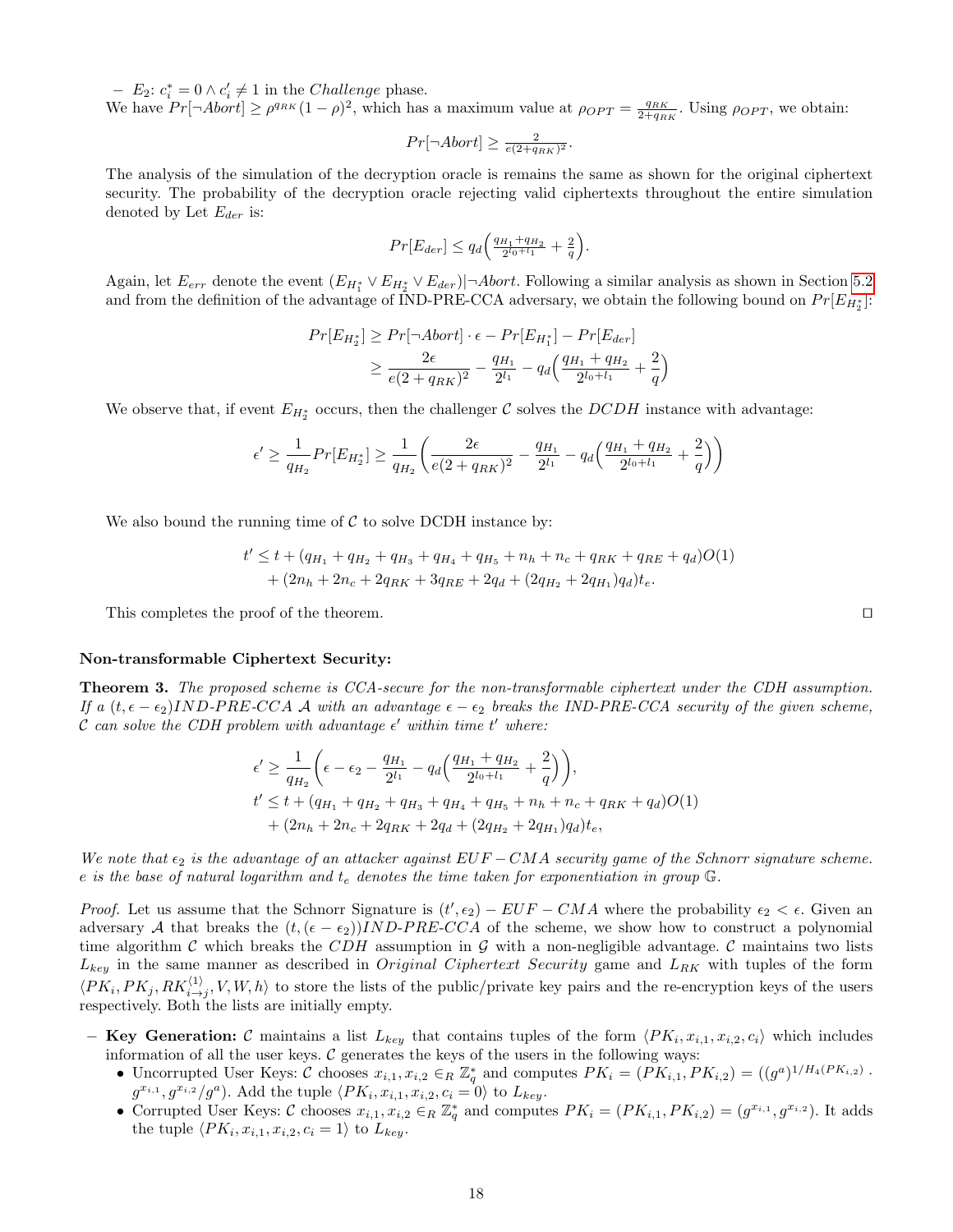- $-$  **Phase 1:**  $\mathcal C$  answers the queries issues by  $\mathcal A$  as follows:
	- Oracle Queries:  $\mathcal C$  responds to the hash function queries of  $\mathcal A$  in the same way as it responds in the *Original* Ciphertext Security.
	- $\mathcal{O}_{ReKeyGen}(PK_i, PK_j)$ : C maintains a list  $L_{RK}$  with entries of the form  $\langle PK_i, PK_j, RK_{i\rightarrow j}^{(1)}, V, W, h \rangle$ . If the re-encryption keys from  $PK_i$  to  $PK_j$  already exists in  $L_{RK}$ , retrieve and return  $RK_{i\rightarrow j} = (RK_{i\rightarrow j}^{(1)}, V, W)$ . Else,  $C$  computes the re-encryption keys as shown:
		- $\ast c_i = 1$ : Return the re-encryption key obtained by calling the re-encryption algorithm  $ReKeyGen$  $(SK_i, PK_i, PK_j, PARAMS)$  to A.
		- $\ast$  c<sub>i</sub> = 0: Compute the re-encryption key as shown below:
			- · Pick  $h \in_R \{0,1\}^{l_0}, \pi \in_R \{0,1\}^{l_1}.$
			- Compute  $RK_{i\to j}^{\langle 1 \rangle} = \frac{h}{(\frac{a}{H_4(FK_{j,2})} + x_{i,1})H_4(FK_{i,2}) a + x_{i,2}} = \frac{h}{x_{i,1}H_4(FK_{i,2}) + x_{i,2}}$ . Note that the knowledge of a is not needed to compute  $\mathit{RK}_{i\to j}^{\langle 1\rangle}$ .
			- Compute  $v = H_1(h, \pi)$ ,  $V = g^v$ .
			-
			- Compute  $W = H_2(PK_{j,2}^v) \oplus (h||\pi)$ .
			- · Return  $RK_{i\rightarrow j} = (RK_{i\rightarrow j}^{\langle 1 \rangle}, V, W)$ .
	- $\mathcal{O}_{Decrypt}(\sigma_i, PK_i)$ : The decryption oracle is simulated in the exact manner as demonstrated in the Original Ciphertext Security game.
- − Challenge: A outputs two messages  $m_0, m_1 \in_R \{0,1\}^{l_0}$  and the target public key  $PK_i^*$ . C recovers tuple  $\langle PK_i^*, x_{i,1}^*, x_{i,2}^*, c_i^* \rangle$  from list  $L_{key}$ , picks  $\delta \in_R \{0,1\}$  and computes the challenge ciphertext  $\hat{\sigma}_i^*$  in the following steps:
	- 1. Pick  $\omega^* \in_R \{0,1\}^{l_1}$  and issues a  $H_1$  query  $H_1(m_\sigma, \omega^*)$  to obtain  $r^*$ .
	- 2. Pick  $h^* \in_R \{0,1\}^{l_0}, \pi \in_R \{0,1\}^{l_1}$ . Implicitly define  $H_1(h^*, \pi^*) = b$  (b is not known to C).
	- 3. Choose  $W^* \in_R \{0,1\}^{l_0+l_1}$  and implicitly define  $H_2(g^{-ab}g^{bx_i*},2) = (h^*||\pi^*) \oplus W^*$ . Note that  $W^* = H_2(g^{-ab}g^{bx_i*},2) \oplus$  $(h^*||\pi^*) = H_2(g^v) \oplus (h^*||\pi^*).$
	- 4. Compute  $V^* = g^b = PK_{i^*,2}^v$ .
	- 5. Compute  $\hat{E}^* = g^{r^*h^*}, F^* = H_2(g^{r^*}) \oplus (m_\sigma || \omega^*).$
	- 6. Return the ciphertext  $\hat{\sigma_{i^*}} = (\tilde{E}^*, F^*, V^*, W^*).$
- $-$  **Phase 2:** A issues queries to C as shown in Phase 1, with the restrictions described for IND-PRE-CCA game.
- $-$  Guess: A returns its guess δ' ∈R {0, 1} to C. C randomly picks a tuple  $\langle R, θ \rangle$  from  $L_{H_2}$  list and outputs  $\left( \frac{R}{e^{bx_i}} \right)$  $\frac{R}{g^{bx_i *},2}$ <sup>-1</sup> as the solution to the CDH instance.
- − Probability Analysis: We first analyse the simulation of the random oracles. The simulations of the hash functions  $H_3$ ,  $H_4$  and  $H_5$  are perfect. Also, the simulations of  $H_1$  and  $H_2$  are perfect unless the following event occurs:
	- $E_{H_1^*}: (h^*, \pi^*)$  has been queried to  $H_1$ .
	- $E_{H_2^*}$ :  $(g^{b/a})$  or  $(g^{b/a})^{t/RK_{i' \to i^*}(x_{i',1}H_4(PK_{i',2}+x_{i',2}))} \oplus (m_\delta ||\omega^*)$  has been queried to  $H_2$ .

The analysis of the simulation of the decryption oracle is remains the same as shown for the original ciphertext security. The probability of the decryption oracle rejecting valid ciphertexts throughout the entire simulation denoted by Let  $E_{der}$  is:

$$
Pr[E_{der}] \le q_d \Big(\frac{q_{H_1} + q_{H_2}}{2^{l_0 + l_1}} + \frac{2}{q}\Big).
$$

Again, let  $E_{err}$  denote the event that  $E_{H_1^*}$ ,  $E_{H_2^*}$  or  $E_{der}$  occurs i.e.,  $E_{err} = (E_{H_1^*} \vee E_{H_2^*} \vee E_{der})$ . From the analysis as shown in the Original Ciphertext security game and from the definition of the advantage of IND-PRE-CCA adversary, we obtain:

$$
\epsilon - \epsilon_2 = |2Pr[\delta' = \delta] - 1|
$$
  
\n
$$
\leq Pr[E_{err}] = Pr[(E_{H_1^*} \vee E_{H_2^*} \vee E_{der})]
$$
  
\n
$$
\leq Pr[E_{H_1^*}] + Pr[E_{H_2^*}] + Pr[E_{der}]
$$

We obtain the following bound on  $Pr[E_{H_2^*}]$ :

$$
Pr[E_{H_2^*}] \ge \epsilon - \epsilon_2 - Pr[E_{H_1^*}] - Pr[E_{der}]
$$
  
 
$$
\ge \epsilon - \epsilon_2 - \frac{q_{H_1}}{2^{l_1}} - q_d \left(\frac{q_{H_1} + q_{H_2}}{2^{l_0 + l_1}} + \frac{2}{q}\right)
$$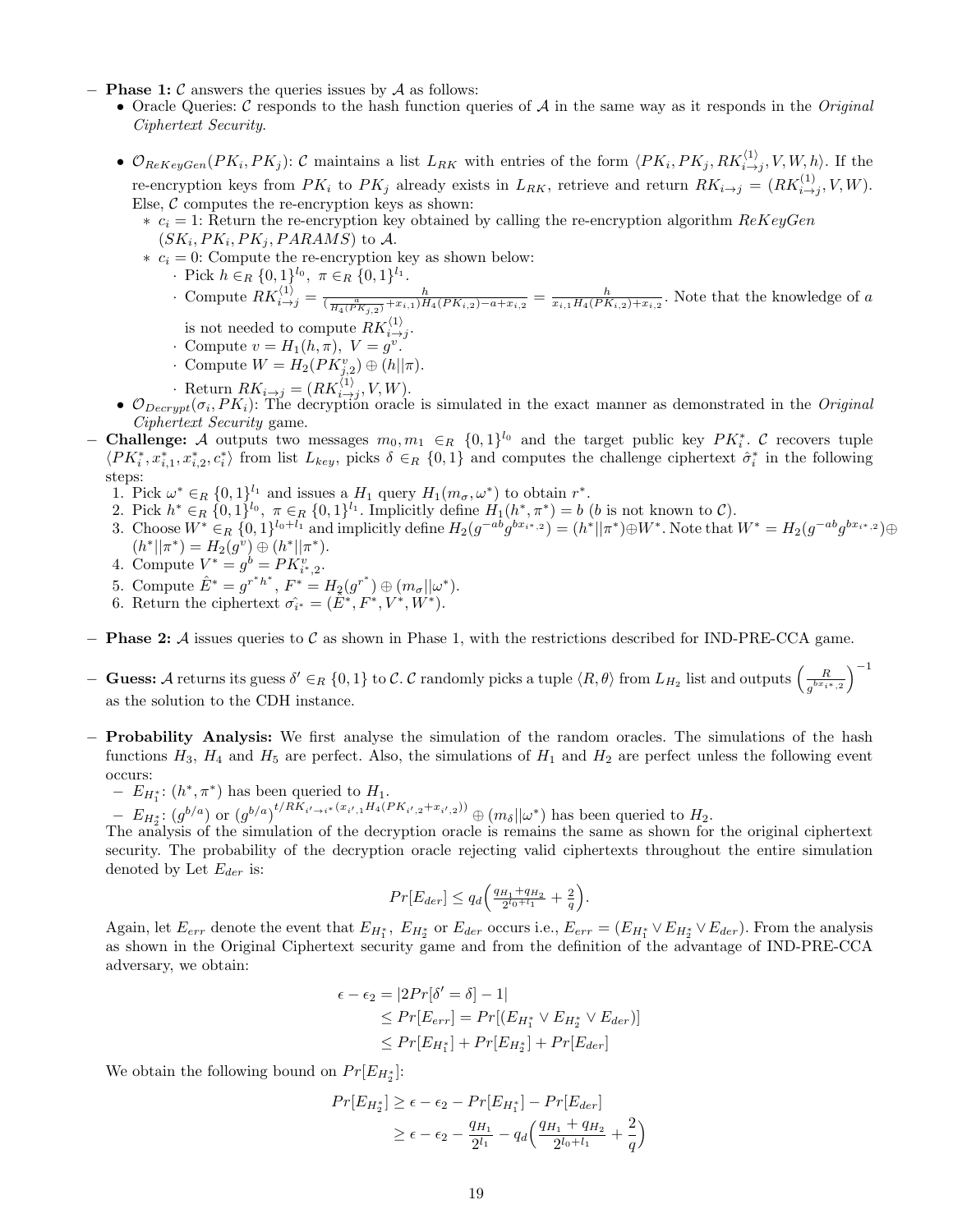We observe that, if event  $E_{H_2^*}$  occurs, then the challenger C solves the  $DCDH$  instance with advantage:

$$
\epsilon' \ge \frac{1}{q_{H_2}} Pr[E_{H_2^*}]
$$
  
 
$$
\ge \frac{1}{q_{H_2}} \left( \epsilon - \epsilon_2 - \frac{q_{H_1}}{2^{l_1}} - q_d \left( \frac{q_{H_1} + q_{H_2}}{2^{l_0 + l_1}} + \frac{2}{q} \right) \right)
$$

We also bound the running time of  $\mathcal C$  to solve DCDH instance by:

$$
t' \le t + (q_{H_1} + q_{H_2} + q_{H_3} + q_{H_4} + q_{H_5} + n_h + n_c + q_{RK} + q_{RE} + q_d)O(1) + (2n_h + 2n_c + 2q_{RK} + 2q_d + (2q_{H_2} + 2q_{H_1})q_d)t_e.
$$

This completes the proof of the theorem.  $\Box$ 

### Delegator Secret Security:

**Theorem 4.** The proposed scheme is DSK-secure under the DL assumption. If a  $(t, \epsilon)$ DSK A with an advantage  $\epsilon$ breaks the DSK security of the given scheme in time t,  $C$  can solve the DL problem with advantage  $\epsilon$  within time t' where:

$$
t' \le t + O(2q_{RK} + 2n_h + 2n_c)t_e,
$$

We note that  $t_e$  denotes the time taken for exponentiation in group  $\mathbb{G}$ .

*Proof.* Given an adversary A that breaks the  $(t, \epsilon)DSK$  security of the scheme, we show how to construct a polynomial time algorithm C which breaks the DL assumption in  $\mathcal G$  with a non-negligible advantage. Note that we do not model the hash functions  $H_1$ ,  $H_2$ ,  $H_3$ ,  $H_4$  and  $H_5$  as random oracles in this proof. C maintains a list  $L_{key}$  with tuples of the form  $\langle PK_i, x_{i,1}, x_{i,2}, c_i \rangle$  to store the lists of the public/private key pairs of the users, with the list being initially empty.  $\mathcal C$  plays the DSK game with  $\mathcal A$  in the following way:

- $-$  Setup: C runs  $Setup(\lambda)$  and gives the resulting system parameters  $PARAMS = (q, \mathbb{G}, g, H_1, H_2, H_3, H_4, H_5, l_0, l_1)$ to A.
- Queries:  $\mathcal C$  responds to the queries of  $\mathcal A$  in the following way:
	- Uncorrupted-Key Generation  $(U_i)$ : C chooses  $x_{i,1}, x_{i,2} \in_R \mathbb{Z}_q^*$  and computes  $PK_i = (PK_{i,1}, PK_{i,2}) = ((g^a)^{1/H_4(PK_{i,2})})$ .  $(g^{x_{i,1}}, g^{x_{i,2}}/g^a)$ . Add the tuple  $\langle PK_i, x_{i,1}, x_{i,2}, c_i = 0 \rangle$  to  $L_{key}$ . C returns  $PK_i$  to A.
	- Corrupted-Key Generation  $(U_i)$ : C chooses  $x_{i,1}, x_{i,2} \in_R \mathbb{Z}_q^*$  and computes  $PK_i = (PK_{i,1}, PK_{i,2}) = (g^{x_{i,1}}, g^{x_{i,2}})$ . It adds the tuple  $\langle PK_i, x_{i,1}, x_{i,2}, c_i = 1 \rangle$  to  $L_{key}$ .
	- Re-encryption Key Generation  $(PK_i, PK_j):$  C computes the re-encryption keys as shown:
		- $* c_i = 1$ : Return the re-encryption key obtained by calling the re-encryption algorithm  $ReKeyGen$  $(SK_i, PK_i, PK_j, PARAMS)$  to A.
		- $\ast$  c<sub>i</sub> = 0: Compute the re-encryption key as shown below:
			- · Pick  $h \in_R \{0,1\}^{l_0}, \pi \in_R \{0,1\}^{l_1}.$

Compute 
$$
RK_{i \to j}^{\langle 1 \rangle} = \frac{h}{(\frac{a}{H_4(PK_{i,2})} + x_{i,1})H_4(PK_{i,2}) - a + x_{i,2}} = \frac{h}{x_{i,1}H_4(PK_{i,2}) + x_{i,2}}
$$
. Note that the knowledge of a

- is not needed to compute  $\mathit{RK}_{i\to j}^{\langle 1\rangle}$ .
- Compute  $v = H_1(h, \pi)$ ,  $V = g^v$ .
- Compute  $W = H_2(PK_{j,2}^v) \oplus (h||\pi)$ .
- · Return  $RK_{i\rightarrow j} = (RK_{i\rightarrow j}^{\langle 1 \rangle}, V, W)$ .
- **Output**: Eventually, A returns  $SK_i^*$  as the private key corresponding to the public key  $PK_i^*$ , where  $PK_i^*$  is uncorrupt  $(c_i^* = 0)$ . C recovers the tuple  $\langle PK_i^*, x_{i^*,1}, x_{i^*,2}, c_i^* = 0 \rangle$  from list  $L_{key}$  and returns  $x_{i^*,2} - SK_{i^*,2}$  as a solution to the DL problem. Note that for a valid private key  $SK_i^* = (SK_{i^*,1}, SK_{i^*,2})$  corresponding to the public key  $PK_i^*$ ,  $SK_{i^*,1} = \frac{a}{H_4(PK_{i^*,2})+x_{i^*,1}}$  and  $SK_{i^*,2} = -a + x_{i^*,2}$ .
- Probability Analysis: We note that, if a DSK adversary returns a valid private key  $SK_i^*$  with advantage  $\epsilon$ and breaks the  $(t, \epsilon)DSK$  security of the scheme, C breaks the DL assumption with the same advantage  $\epsilon$ . This is because C provides valid responses to all the queries issues by A and the simulation is perfect. We bound the running time of  $\mathcal C$  as:

$$
t^* \le t + O(2q_{RK} + 2n_h + 2n_c)t_e
$$

This completes the proof of the theorem.  $\Box$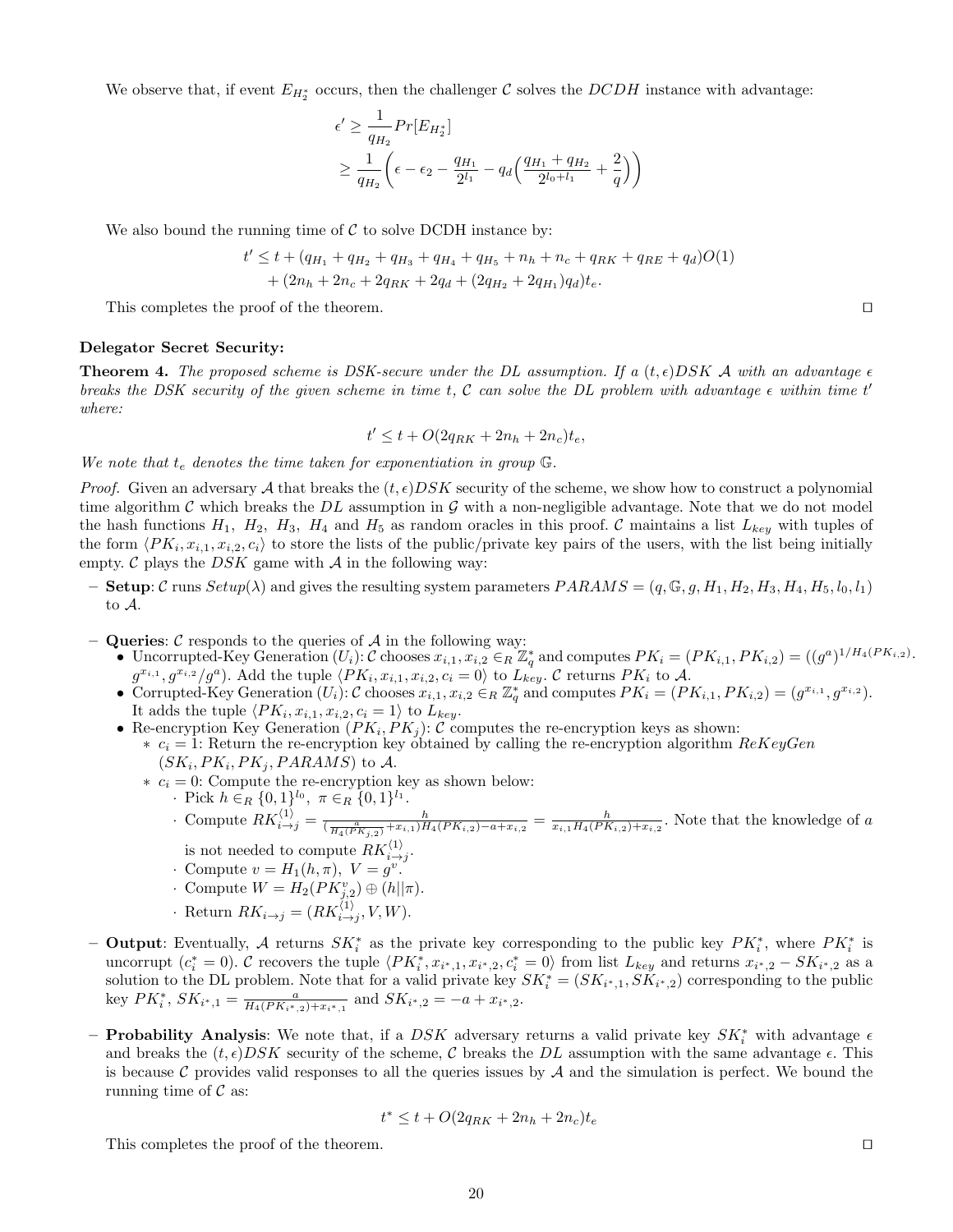# 6 Conclusion

Although pairing is an expensive operation, only a few pairing-free unidirectional PRE schemes have been proposed in the literature, of which only one scheme due to Chow *et al.* [\[8\]](#page-20-12) reported the collusion-resistance property. However, in this paper, we point out that the security proof in the scheme is flawed. We have shown that the adversary will be able to determine that the simulation provided by the challenger is not consistent with the real system. This makes the proof incomplete and the scheme is not provable secure. Additionally, we remark that the flaw cannot be corrected. Also, we present the first construction of a unidirectional proxy re-encryption scheme without bilinear pairing that provides collusion-resistance. Our scheme is proven CCA-secure under a variant of the computational Diffie-Hellman assumption in the random oracle model.

## References

- <span id="page-20-1"></span>1. Giuseppe Ateniese, Kevin Fu, Matthew Green, and Susan Hohenberger. Improved proxy re-encryption schemes with applications to secure distributed storage. In Proceedings of the Network and Distributed System Security Symposium, NDSS 2005, San Diego, California, USA, 2005.
- <span id="page-20-2"></span>2. Giuseppe Ateniese, Kevin Fu, Matthew Green, and Susan Hohenberger. Improved proxy re-encryption schemes with applications to secure distributed storage. ACM Trans. Inf. Syst. Secur., 9(1):1–30, 2006.
- <span id="page-20-17"></span>3. Joonsang Baek, Reihaneh Safavi-Naini, and Willy Susilo. Certificateless public key encryption without pairing. In Information Security, 8th International Conference, ISC 2005, Singapore, September 20-23, 2005, Proceedings, pages 134–148, 2005.
- <span id="page-20-9"></span>4. Paulo S. L. M. Barreto, Hae Yong Kim, Ben Lynn, and Michael Scott. Efficient algorithms for pairing-based cryptosystems. In Advances in Cryptology - CRYPTO 2002, 22nd Annual International Cryptology Conference, Santa Barbara, California, USA, August 18-22, 2002, Proceedings, pages 354–368, 2002.
- <span id="page-20-4"></span>5. Matt Blaze, Gerrit Bleumer, and Martin Strauss. Divertible protocols and atomic proxy cryptography. In Advances in Cryptology - EUROCRYPT '98, International Conference on the Theory and Application of Cryptographic Techniques, Espoo, Finland, May 31 - June 4, 1998, Proceeding, pages 127–144, 1998.
- <span id="page-20-6"></span>6. Ran Canetti and Susan Hohenberger. Chosen-ciphertext secure proxy re-encryption. In Proceedings of the 2007 ACM Conference on Computer and Communications Security, CCS 2007, Alexandria, Virginia, USA, October 28-31, 2007, pages 185–194, 2007.
- <span id="page-20-14"></span>7. Sherman S. M. Chow, Jian Weng, Yanjiang Yang, and Robert H. Deng. Efficient unidirectional proxy re-encryption. IACR Cryptology ePrint Archive, 2009:189, 2009.
- <span id="page-20-12"></span>8. Sherman S. M. Chow, Jian Weng, Yanjiang Yang, and Robert H. Deng. Efficient unidirectional proxy re-encryption. In Progress in Cryptology - AFRICACRYPT 2010, Third International Conference on Cryptology in Africa, Stellenbosch, South Africa, May 3-6, 2010. Proceedings, pages 316–332, 2010.
- <span id="page-20-16"></span>9. Jean-Sébastien Coron. On the exact security of full domain hash. In Annual International Cryptology Conference, pages 229–235. Springer, 2000.
- <span id="page-20-10"></span>10. Robert H. Deng, Jian Weng, Shengli Liu, and Kefei Chen. Chosen-ciphertext secure proxy re-encryption without pairings. In Cryptology and Network Security, 7th International Conference, CANS 2008, Hong-Kong, China, December 2-4, 2008. Proceedings, pages 1–17, 2008.
- <span id="page-20-18"></span>11. Eiichiro Fujisaki and Tatsuaki Okamoto. Secure integration of asymmetric and symmetric encryption schemes. In Advances in Cryptology - CRYPTO '99, 19th Annual International Cryptology Conference, Santa Barbara, California, USA, August 15-19, 1999, Proceedings, pages 537–554, 1999.
- <span id="page-20-19"></span>12. Taher El Gamal. A public key cryptosystem and a signature scheme based on discrete logarithms. In Advances in Cryptology, Proceedings of CRYPTO '84, Santa Barbara, California, USA, August 19-22, 1984, Proceedings, pages 10–18, 1984.
- <span id="page-20-8"></span>13. Matthew Green and Giuseppe Ateniese. Identity-based proxy re-encryption. In Applied Cryptography and Network Security, 5th International Conference, ACNS 2007, Zhuhai, China, June 5-8, 2007, Proceedings, pages 288–306, 2007.
- <span id="page-20-3"></span>14. Thomas S. Heydt-Benjamin, Hee-Jin Chae, Benessa Defend, and Kevin Fu. Privacy for public transportation. In Privacy Enhancing Technologies, 6th International Workshop, PET 2006, Cambridge, UK, June 28-30, 2006, Revised Selected Papers, pages 1–19, 2006.
- <span id="page-20-5"></span>15. Anca-Andreea Ivan and Yevgeniy Dodis. Proxy cryptography revisited. In Proceedings of the Network and Distributed System Security Symposium, NDSS 2003, San Diego, California, USA, 2003.
- <span id="page-20-13"></span>16. Benoît Libert and Damien Vergnaud. Unidirectional chosen-ciphertext secure proxy re-encryption. In *International Work*shop on Public Key Cryptography, pages 360–379. Springer, 2008.
- <span id="page-20-7"></span>17. Benoît Libert and Damien Vergnaud. Unidirectional chosen-ciphertext secure proxy re-encryption. IEEE Trans. Information Theory, 57(3):1786–1802, 2011.
- <span id="page-20-0"></span>18. Masahiro Mambo and Eiji Okamoto. Proxy cryptosystems: Delegation of the power to decrypt ciphertexts. IEICE transactions on fundamentals of electronics, Communications and computer sciences, 80(1):54–63, 1997.
- <span id="page-20-15"></span>19. Claus-Peter Schnorr. Efficient signature generation by smart cards. J. Cryptology, 4(3):161–174, 1991.
- <span id="page-20-11"></span>20. Jun Shao and Zhenfu Cao. Cca-secure proxy re-encryption without pairings. In Public Key Cryptography - PKC 2009, 12th International Conference on Practice and Theory in Public Key Cryptography, Irvine, CA, USA, March 18-20, 2009. Proceedings, pages 357–376, 2009.